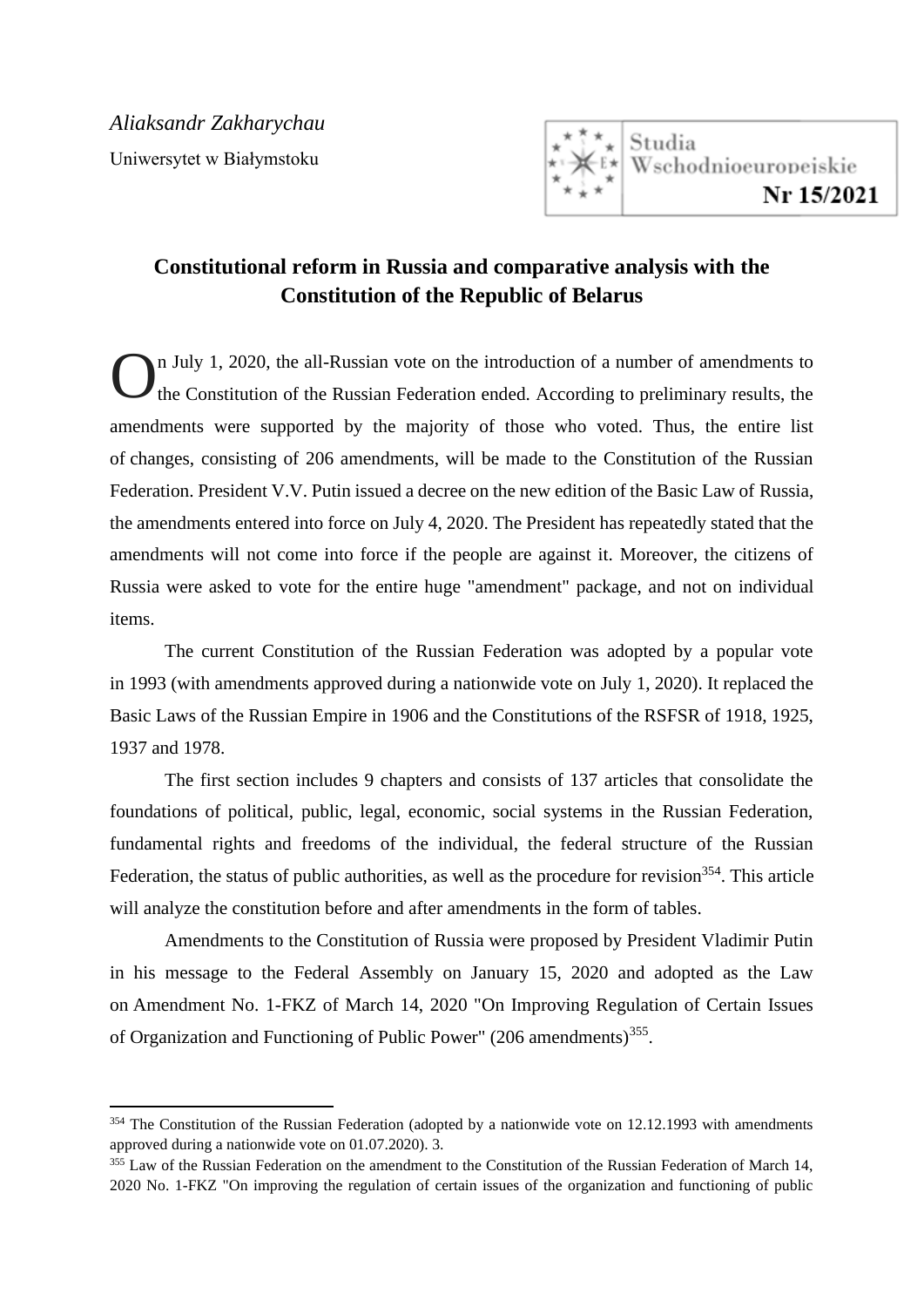According to the Central Election Commission of Russia, the amendment of the Constitution in the recent referendum was supported by 77.92% of those who voted, 21.27% of the participants opposed. The Kremlin called these results "a triumphal referendum to Putin." Thanks to the amendments, Putin was able to remain in the presidency for another two six-year  $terms<sup>356</sup>$ .

\_\_\_\_\_\_\_\_\_\_\_\_\_\_\_\_\_\_\_\_\_\_\_\_\_\_\_\_\_\_\_\_\_\_\_\_\_\_\_\_\_\_\_\_\_\_\_\_\_\_\_\_\_\_\_\_\_\_\_\_\_\_\_\_\_\_\_\_\_\_\_\_\_\_\_\_\_\_\_\_\_\_\_\_\_\_\_\_\_\_\_\_\_\_\_\_\_\_\_\_\_\_\_\_\_\_\_\_\_\_\_\_\_

The main scientific hypothesis of this publication: the constitutional reform in the Russian Federation has common goals and similarities with the constitutional reform in Belarus, therefore, it will contribute to the further integration of the two republics.

To verify this hypothesis, the following questions were posed:

1) Are all constitutional amendments in line with democratic principles and legitimate?

2) Do these amendments make it possible to re-elect Vladimir Putin for a new term?

3) What significant differences does the previous constitution of Russia have after the amendments?

4) What are the differences or common features of the Constitution of the Russian Federation after the amendments of 2020 and the Constitution of the Republic of Belarus?

This article includes the historical method as it will help describe the background of constitutional changes. This study uses the method of assessing legal processes and the interpretation analysis (processes methods and the interpretational analysis) because it will show the cooperation of the two political regimes on the territory of Belarus and Russia, and also the possible consequences. This study has the features of versatility and interdisciplinarity, since the norms of law, political science and sociology intersect here.

This publication will use the analysis and synthesis methods. First of all, this will provide an opportunity to clarify the general background of the constitutional reform in Russia and the corresponding constitutional changes in Russia. Further, the genesis and future consequences of constitutional changes in Russia in the context of relations with the Republic of Belarus and the consequences for both countries will be studied. This article will analyze the Constitutions of Belarus and the Russian Federation, the Law of the Russian Federation on an amendment to the Constitution of the Russian Federation, On the Constitutional Commission Decree No. 105 of March 15, 2021 of the Republic of Belarus, the Conclusion of the

authorities": approved by the State Duma on March 11, 2020. Approved by the Federation Council on March 11, 2020.

<sup>356</sup> Voting on amendments to the Constitution. Interactive map: https://www.bbc.com/russian/news-53238574. Access date: 05/03/2021.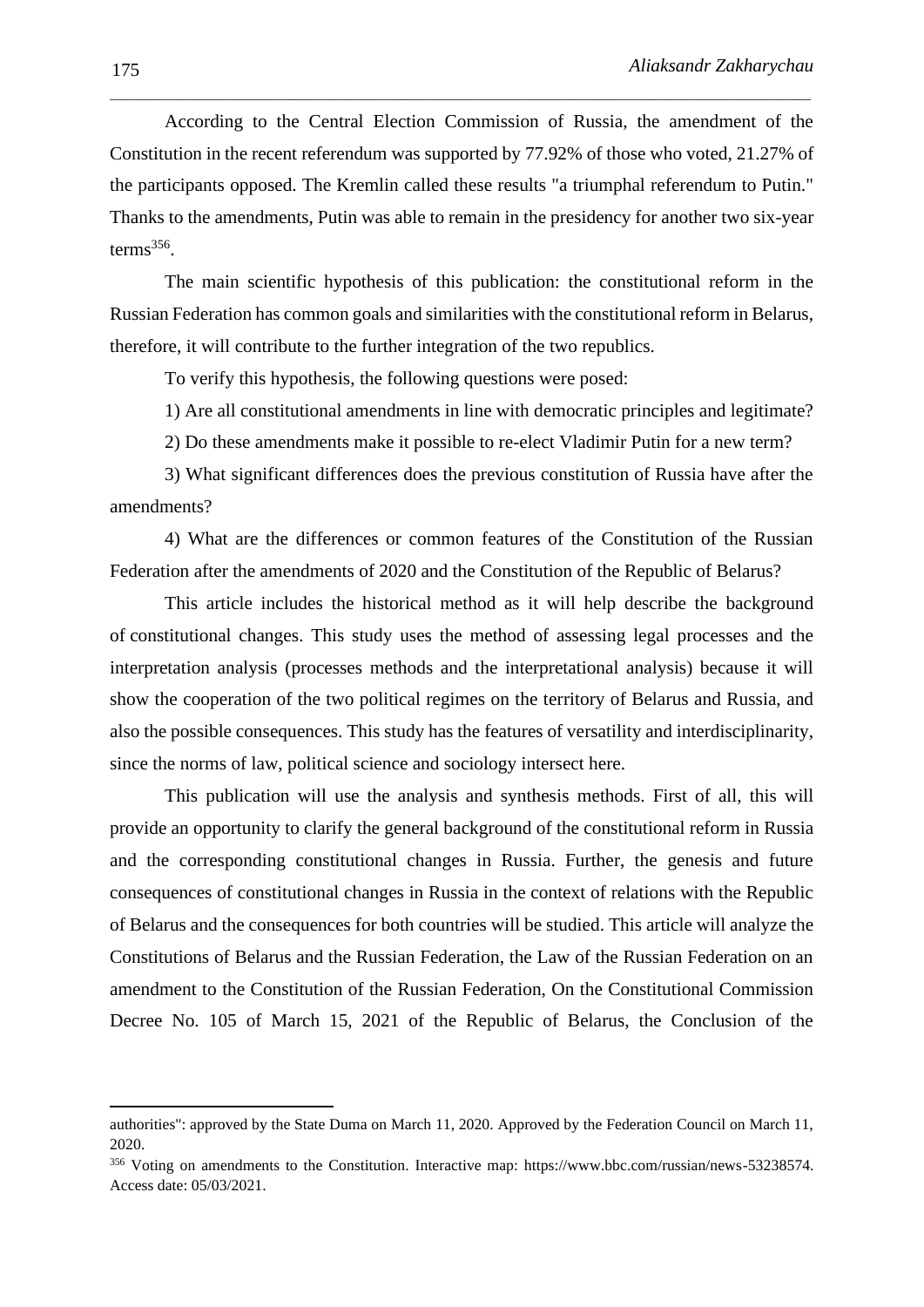Constitutional Court of the Russian Federation dated March 16, 2020 No. 1-З, and several materials of scientific conferences, as well as quotes from officials in the media.

\_\_\_\_\_\_\_\_\_\_\_\_\_\_\_\_\_\_\_\_\_\_\_\_\_\_\_\_\_\_\_\_\_\_\_\_\_\_\_\_\_\_\_\_\_\_\_\_\_\_\_\_\_\_\_\_\_\_\_\_\_\_\_\_\_\_\_\_\_\_\_\_\_\_\_\_\_\_\_\_\_\_\_\_\_\_\_\_\_\_\_\_\_\_\_\_\_\_\_\_\_\_\_\_\_\_\_\_\_\_\_\_\_

1) Constitutional reform in the Russian Federation in 2020, comparative analysis and genesis in the legal aspect.

## **Constitutional reform in Russia in 2020.**

#### **"Zeroing" and the status of the former president**

Most of all, in connection with the amendments, there was talk of "zeroing" the presidency of Vladimir Putin - creating an opportunity for him to remain in office for another two six-year terms.

This norm appeared among the amendments in March just a day before the State Duma finally adopted the entire package. The initiative was put forward by the deputy from "United Russia" Valentina Tereshkova. And Putin himself agreed to zero his deadlines if the Constitutional Court and the citizens of the Russian Federation support it at the vote. The zeroing of presidential terms has largely clarified the essence of a number of other amendments previously proposed by the president. The limitation on the number of terms remained, but the word "in a row" was removed from the text: according to the new edition, "castling" will no longer be possible when Putin again became head of state in 2012. But the addition to Article 81 of the Russian Constitution directly says that the time limit does not take into account how long the current President has already served. So now Vladimir Putin will be able to participate in the elections in 2024 and 2030, and if he wins, he will be in power until 2036 - then he will be 83 years old.

The next head of state in Russia will not be able to hold this position more than twice. The current norm with the qualifying word "in a row" allowed Vladimir Putin, after eight years of presidency, to move to the chair of prime minister, and in 2012 to return to the presidency for two more terms. This will not be possible now. However, the restriction will not affect Putin himself.

Now the same 81st article says that only a citizen who does not and has never had foreign citizenship or a residence permit can become president, with one exception for those who lived in the territory included in Russia - as long as this applies only to the residents of Crimea. And also, the president should not have accounts and deposits abroad, although nothing is said about the presence of foreign real estate or other property. The candidate must have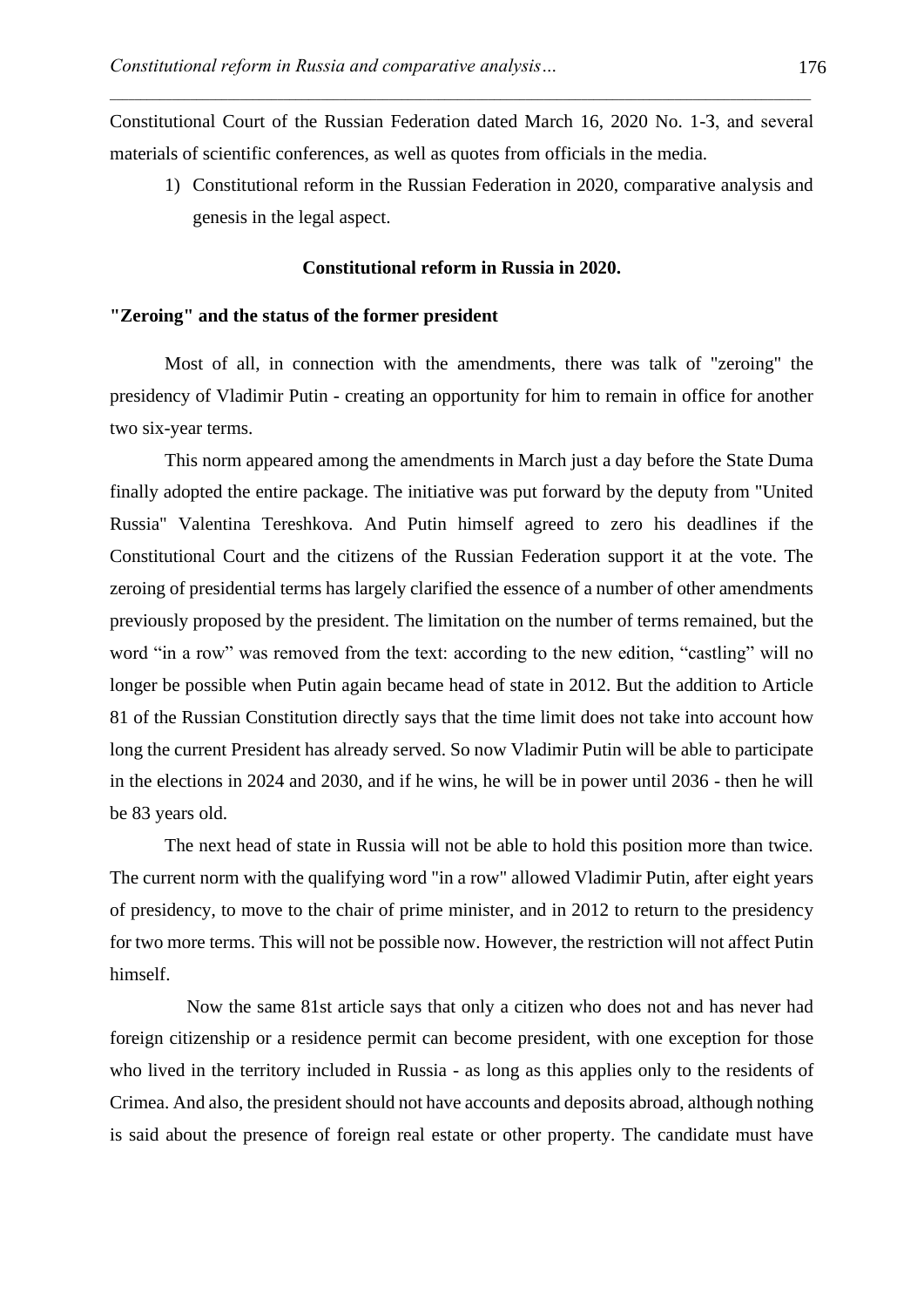permanently resided in Russia by the time of nomination for at least 25 years - before it was 10<sup>357</sup> .

\_\_\_\_\_\_\_\_\_\_\_\_\_\_\_\_\_\_\_\_\_\_\_\_\_\_\_\_\_\_\_\_\_\_\_\_\_\_\_\_\_\_\_\_\_\_\_\_\_\_\_\_\_\_\_\_\_\_\_\_\_\_\_\_\_\_\_\_\_\_\_\_\_\_\_\_\_\_\_\_\_\_\_\_\_\_\_\_\_\_\_\_\_\_\_\_\_\_\_\_\_\_\_\_\_\_\_\_\_\_\_\_\_

| What was                                       | What became                                     |
|------------------------------------------------|-------------------------------------------------|
| 1. The President of the Russian                | The President of the Russian<br>1.              |
| Federation is elected for a term of six years  | Federation is elected for a period of six years |
| by the citizens of the Russian Federation on   | by citizens of the Russian Federation on the    |
| the basis of universal, equal and direct       | basis of universal, equal and direct suffrage   |
| suffrage by secret voting.                     | by secret voting.                               |
| 2. A citizen of the Russian Federation         | 2. The President of the Russian                 |
| at least 35 years old, permanently residing in | Federation may be a citizen of the Russian      |
| the Russian Federation for at least 10 years   | Federation at least 35 years old, permanently   |
| can be elected as the President of the Russian | residing in the Russian Federation for at least |
| Federation.                                    | 25 years, who does not have and did not         |
|                                                | previously have citizenship of a foreign state  |
|                                                | or a residence permit or other document         |
|                                                | confirming the right of permanent residence     |
|                                                | of a citizen of the Russian Federation          |
|                                                | Federation on the territory of a foreign state. |
|                                                | The requirement for a candidate for the office  |
|                                                | of President of the Russian Federation that he  |
|                                                | does not have citizenship of a foreign state    |
|                                                | does not apply to citizens of the Russian       |
|                                                | Federation<br>who<br>previously<br>had<br>the   |
|                                                | citizenship of a state that was adopted or part |
|                                                | of which was accepted into the Russian          |
|                                                | Federation in accordance<br>with federal        |
|                                                | constitutional law, and who permanently         |
|                                                | resided in the territory of a state admitted to |

# **Table 1. To amend article 81 (on the election of the President)**

<sup>&</sup>lt;sup>357</sup> Article 81 of the Law of the Russian Federation on the amendment to the Constitution of the Russian Federation of March 14, 2020 No. 1-FKZ "On improving the regulation of certain issues of the organization and functioning of public authorities": approved by the State Duma on March 11, 2020. Approved by the Federation Council on March 11, 2020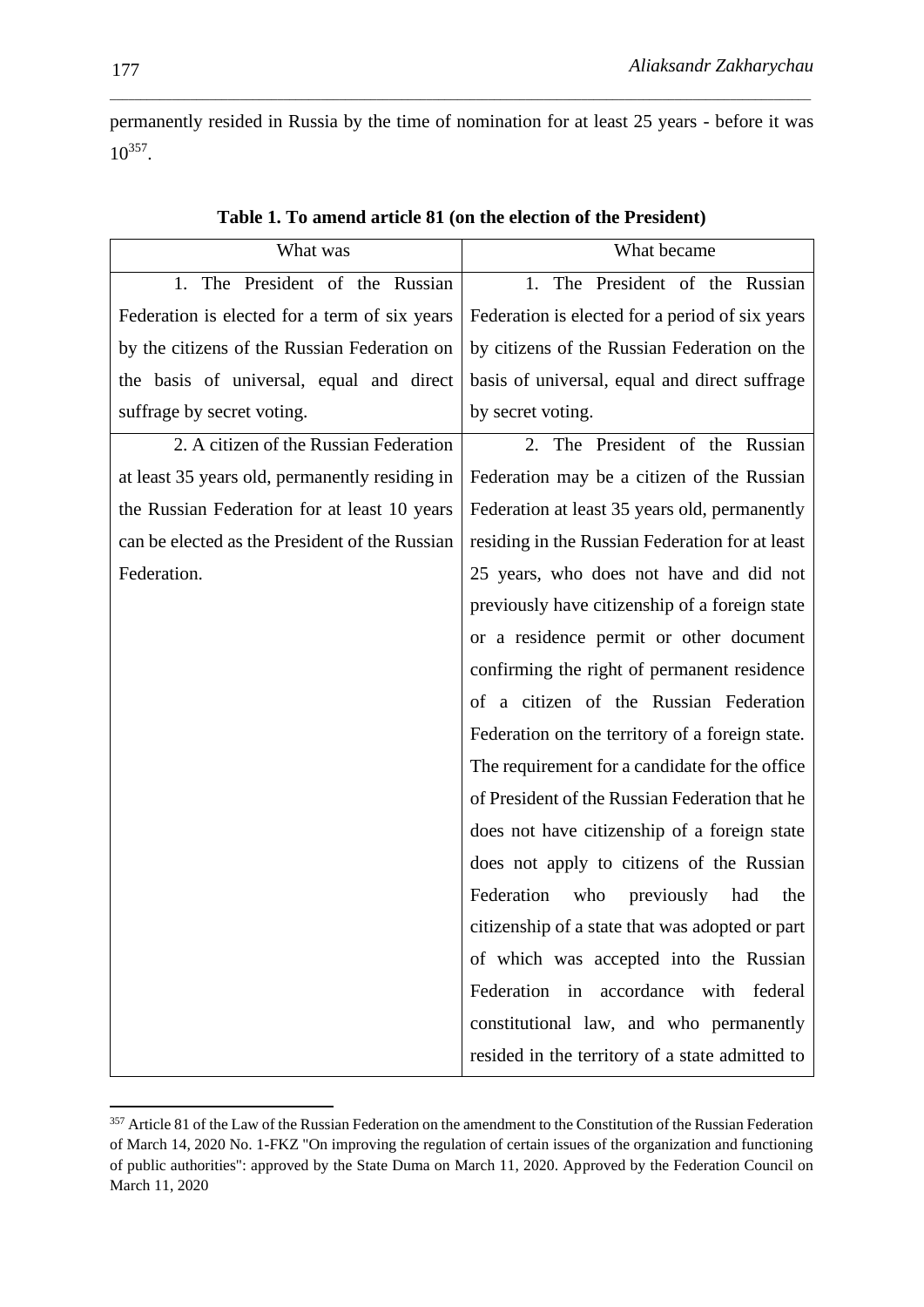|                                                 | the Russian Federation or a territory of a part |
|-------------------------------------------------|-------------------------------------------------|
|                                                 | of a state admitted to the Russian Federation.  |
|                                                 | The President of the Russian Federation, in     |
|                                                 | accordance with the procedure established by    |
|                                                 | federal law, is prohibited from opening and     |
|                                                 | having accounts (deposits), keeping cash and    |
|                                                 | valuables in foreign banks located outside the  |
|                                                 | territory of the Russian Federation.            |
| 3. One and the same person cannot               | 3. One and the same person cannot               |
| hold the office of the President of the Russian | hold the office of President of the Russian     |
| Federation for more than two consecutive        | Federation for more than two terms.             |
| terms.                                          |                                                 |
| 4. The procedure for electing the               | 4. The procedure for electing the               |
| President of the Russian Federation is          | President of the Russian Federation is          |
| determined by federal law.                      | determined by federal law.                      |

Source: compiled on the basis of the Constitution of the Russian Federation

To add to Article 81 a clause on zeroing presidential terms:

3-1. The provision of part 3 of Article 81 of the Constitution of the Russian Federation, limiting the number of terms during which one and the same person can hold the office of President of the Russian Federation, applies to a person who held and (or) holds the office of President of the Russian Federation, without taking into account the number of terms, during whom he held and (or) holds this position at the time of the entry into force of the amendment to the Constitution of the Russian Federation, introducing a corresponding restriction, and does not exclude the possibility for him to hold the office of President of the Russian Federation for the periods allowed by the specified provision.

# **Table 2. To amend Article 82 (on the oath of the President of the Russian Federation),**

**second part:**

| What was                                                                                     | What became                      |
|----------------------------------------------------------------------------------------------|----------------------------------|
| 2. The oath is taken in a solemn                                                             | 2. The oath is taken in a solemn |
| atmosphere in the presence of members of the   atmosphere in the presence of senators of the |                                  |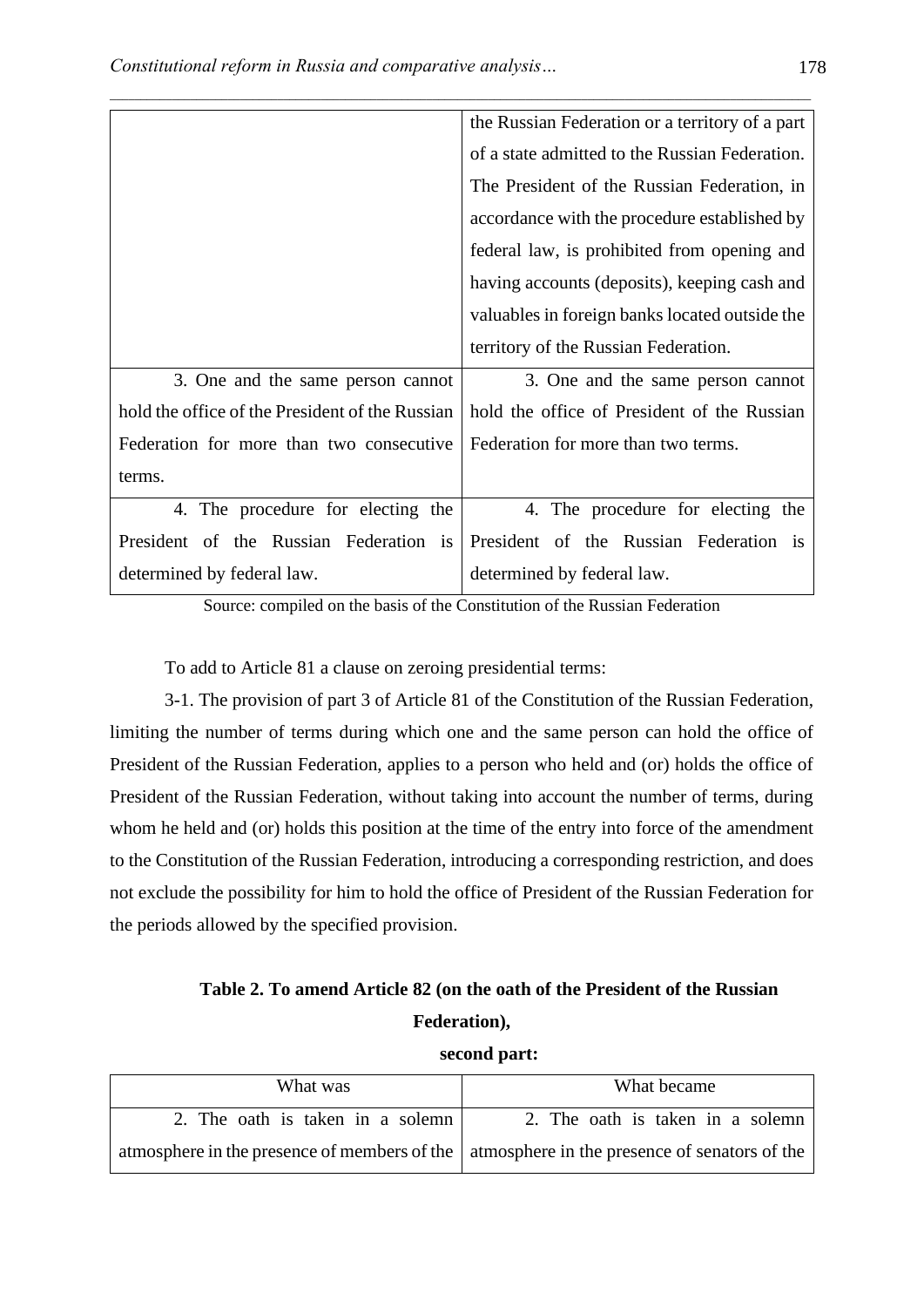| Federation Council, deputies of the State Russian Federation, deputies of the State       |                            |
|-------------------------------------------------------------------------------------------|----------------------------|
| Duma and judges of the Constitutional Court   Duma and judges of the Constitutional Court |                            |
| of the Russian Federation.                                                                | of the Russian Federation. |

Source: compiled on the basis of the Constitution of the Russian Federation

Another important amendment concerning Vladimir Putin personally is the one that defines the status of the former president. Article 92 says that the retired Head of State has immunity, but it can only be deprived of it according to the same procedure that is used in impeachment of the current president:

one third of the deputies brings charges (high treason or some serious crime);

a special commission of the State Duma gives an opinion;

the Supreme Court gives an opinion on the existence of corpus delicti;

the Constitutional Court issues an opinion on the observance of the procedure for bringing charges;

two thirds of State Duma deputies vote to bring charges;

two thirds of the members of the Federation Council vote for the removal of immunity.

Moreover, the former president automatically becomes a senator for life of the Federation Council (Article 95), but he can resign from this post.

#### **Whose powers are being expanded and whose powers are being curtailed?**

Putin talked a lot about the fact that the rights of the parliament will expand due to the amendments, while the rights of the president will decrease. However, in reality, everything is more complicated: the new possibilities of the State Duma and the Federation Council in practice will turn out to be purely nominal.

| What was                                | What became                                  |
|-----------------------------------------|----------------------------------------------|
| The State Duma agrees to the            | The State Duma approves the                  |
| appointment of the Prime Minister       | candidacy of the Prime Minister              |
| The President appoints the entire       | The State Duma approves most of the          |
| government on the proposal of the Prime | ministers and all deputy heads of government |
| Minister                                | on the proposal of the Prime Minister. The   |
|                                         | President cannot reject them                 |

**Table 3. Credentials of the State Duma**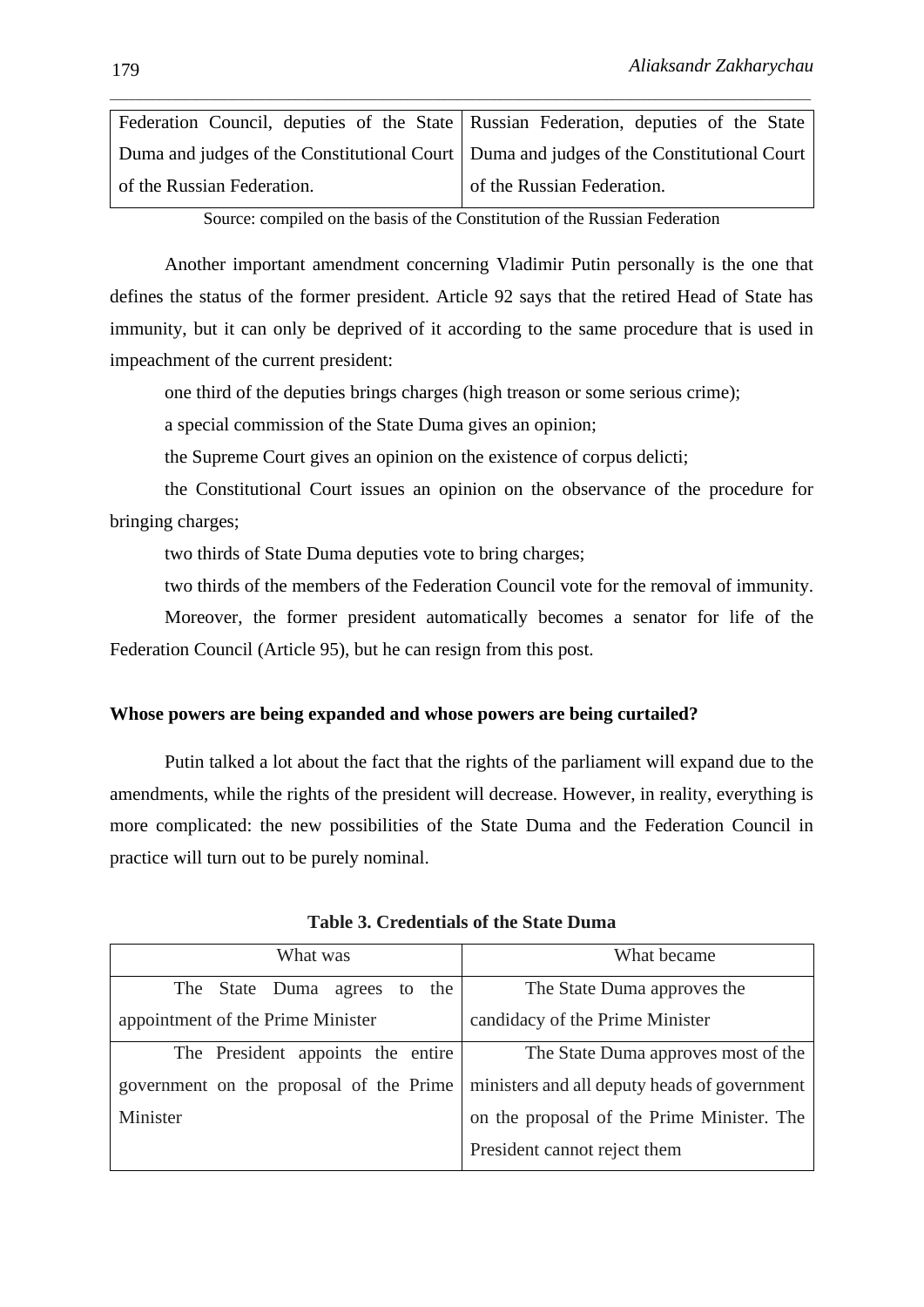| The Central Bank submits an annual |
|------------------------------------|
| report to the State Duma           |

# Source: compiled on the basis of the Constitution of the Russian Federation

| What was                                        | What became                                    |
|-------------------------------------------------|------------------------------------------------|
| To remove a prime minister from                 | The president can remove one prime             |
| position, the president must dismiss the entire | minister from position, leaving the entire     |
| government.                                     | government                                     |
| The President approves the structure            | The<br>president,<br>without                   |
| of the government proposed by the Prime         | intermediaries, appoints five key ministers:   |
| Minister, and also, on his proposal, makes      | defense, internal affairs, justice, foreign    |
| decisions<br>all<br>resignations<br>on<br>and   | affairs and emergencies. Formally, such an     |
| replacements in it                              | should be<br>preceded<br>appointment<br>by     |
|                                                 | "consultations" with the Federation Council,   |
|                                                 | but the senators will not be able to influence |
|                                                 | the president's decision in any way            |
| If the<br>State Duma rejected the               | The norm essentially remained the              |
| candidacy of the Prime Minister three times,    | same, but the dissolution of the State Duma    |
| then the President appoints him himself, and    | and the appointment of new elections are no    |
| the State Duma is obliged to dissolve and       | longer mandatory and depend on the decision    |
| appoint new elections                           | of the president                               |
| The President independently appoints            | If the State Duma three times rejected         |
| and dismisses members of the government on      | the candidacies of government members          |
| the proposal of the Prime Minister              | nominated by the Prime Minister, the           |
|                                                 | President can appoint them independently (in   |
|                                                 | fact, due to this amendment, the new powers    |
|                                                 | of the Duma in practice will only affect the   |
|                                                 | procedure)                                     |
| The Federation Council appoints and             | The norm essentially remained the              |
| dismisses the Prosecutor General and his        | same, but the dissolution of the State Duma    |
| deputies on the proposal of the President       | and the appointment of new elections are no    |
|                                                 | longer mandatory and depend on the decision    |

# **Table 4. Credentials of the President**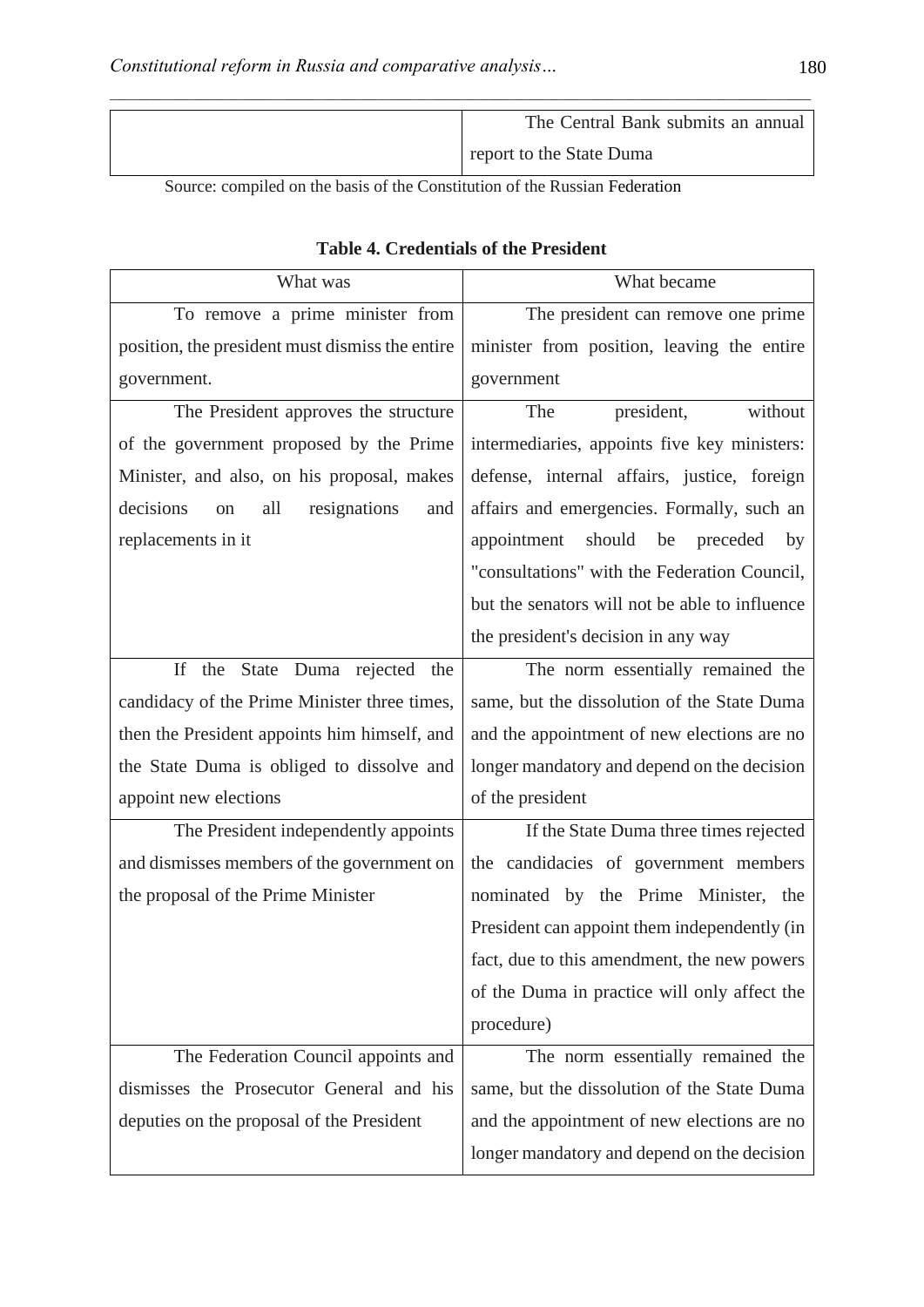|                                                 | of the president                                |
|-------------------------------------------------|-------------------------------------------------|
| Previously, the norm was spelled out            | The President himself appoints the              |
| not in the Constitution, but in federal laws    | Prosecutor General and his deputies after       |
|                                                 | consultation with the Federation Council,       |
|                                                 | and also dismisses them from office             |
| The presidential veto on the bill can           | President submits<br>The<br>the<br>to           |
| be overcome by 2/3 of the number of senators    | Federation<br>Council for<br>approval<br>the    |
| of the Federation Council and 2/3 of the        | candidacies of judges of the Constitutional     |
| number of State Duma deputies. After that,      | and Supreme Courts                              |
| the law comes into force                        |                                                 |
| President<br>The<br>appoints<br>the<br>to       | The president can appoint up to 30              |
| Federation Council no more than 10%             | senators to the Federation Council, of which    |
| additionally (now it is 17 people) of the total | 7 can be appointed for life, and life-long      |
| number of all its other members                 | senatorship can be obtained for merits in state |
|                                                 | and public activities                           |
| Previously, the norm was spelled out            | President<br>The<br>submits<br>the<br>to        |
| not in the Constitution, but in federal laws    | chambers of parliament the candidacies of       |
|                                                 | the head and deputy of the Accounts             |
|                                                 | Chamber, all of its auditors                    |

Source: compiled on the basis of the Constitution of the Russian Federation

As for the Federation Council, apart from the aforementioned "consultation" and an increase in the number of members appointed by the president, there will be no significant changes in it. Members of the upper house of parliament will now officially be called senators, and a 6-year term of office for those appointed by the president will also be approved. Also, for both chambers, the Constitution prescribed the possibility of parliamentary control, which already existed in accordance with the current law.

### **The structure of the Constitutional Court.**

If the amendments are adopted, will be cut from 19 to 11 people. It will be possible to apply to the agency itself for checking laws for violation of the rights and freedoms of citizens only when all other possible judicial instances in the country have been passed<sup>358</sup>

<sup>&</sup>lt;sup>358</sup> Article 125. Composition, formation procedure and term of office of the Constitutional Court of the Russian Federation (as amended by the Federal Constitutional Law dated 09.11.2020 No. 5-FKZ).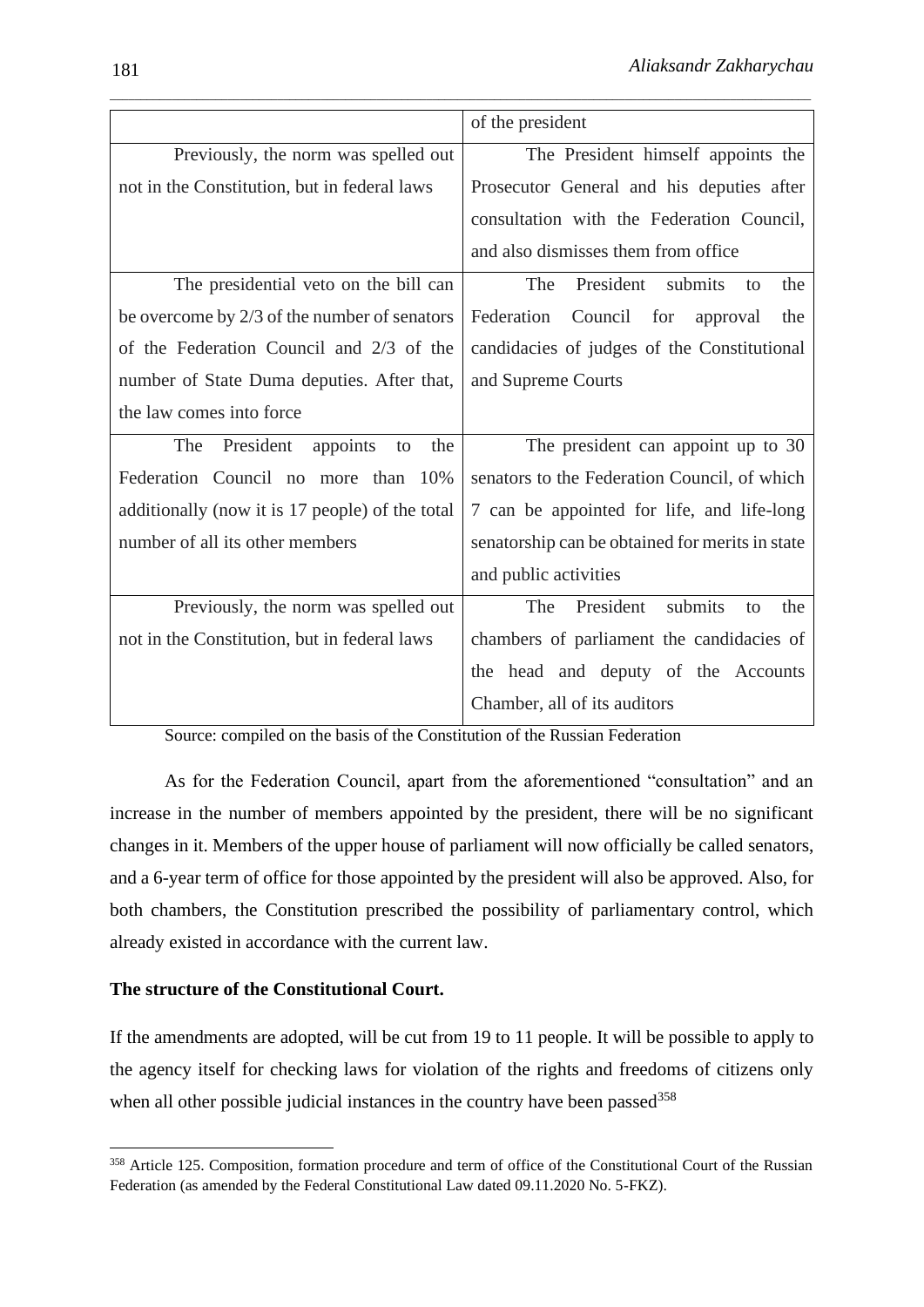Also, the changes prescribed the requirements for officials, which for the most part have already been enshrined in legislation. So, members of the government, heads of regions, senior officials, senators and deputies of the Duma, judges and the human rights ombudsman should not have foreign citizenship or a residence permit, as well as accounts or deposits abroad - about real estate, again, the amendments are silent ... These provisions have long been in Russian legislation, so that many opposition politicians call their appearance in the Constitution populism. Also, now the basic law will prescribe a norm that a person who has reached 30 years of age can apply for senior positions in public administration or for a place in the Federation Council.

\_\_\_\_\_\_\_\_\_\_\_\_\_\_\_\_\_\_\_\_\_\_\_\_\_\_\_\_\_\_\_\_\_\_\_\_\_\_\_\_\_\_\_\_\_\_\_\_\_\_\_\_\_\_\_\_\_\_\_\_\_\_\_\_\_\_\_\_\_\_\_\_\_\_\_\_\_\_\_\_\_\_\_\_\_\_\_\_\_\_\_\_\_\_\_\_\_\_\_\_\_\_\_\_\_\_\_\_\_\_\_\_\_

The conflict between different levels of government, primarily between governors and mayors of large cities, has a systemic nature. The first always tried to subjugate the mayors, and mayors resisted to the last. Moreover, the Constitution directly states that local selfgovernment (ie, including city authorities) is "independent" and is not included in the system of state authorities, that is, it should not be directly subordinate to the authorities of the constituent entities of the Federation. Over the long years of confrontation, the governors won the right to influence the appointment of heads of large cities, but this problem was not systematically resolved. Now a new constitutional concept is being introduced - "a unified system of public authority". What it is, the text of the amendments does not explain in any way. And it is not yet clear how the inclusion of local self-government in this unified system will be combined with the article on its independence, which was not edited.

#### **Possible strengthening of the vertical.**

Some of the amendments hinted at strengthening the role of the president in the work of the executive branch. Article 110 declares that executive power is exercised by the government under the general leadership of the president, although earlier in this paragraph nothing was said about the head of state at all. Article 83 says that the president determines the agencies in the structure of the executive power, which are led by himself, as well as those led by the head of government. Finally, Article 113 states that the Prime Minister is personally accountable to the President for the work of the government.

Also, new amendments to the Constitution may provide for the possibility of centralizing power to the detriment of regional agencies. Article 67 says that federal territories will appear in the country, the organization of management of which will be specified by federal law: it is possible that they will be directly subordinate to the central government. The deputies who made the amendment proposed to include closed cities, protected natural areas, and the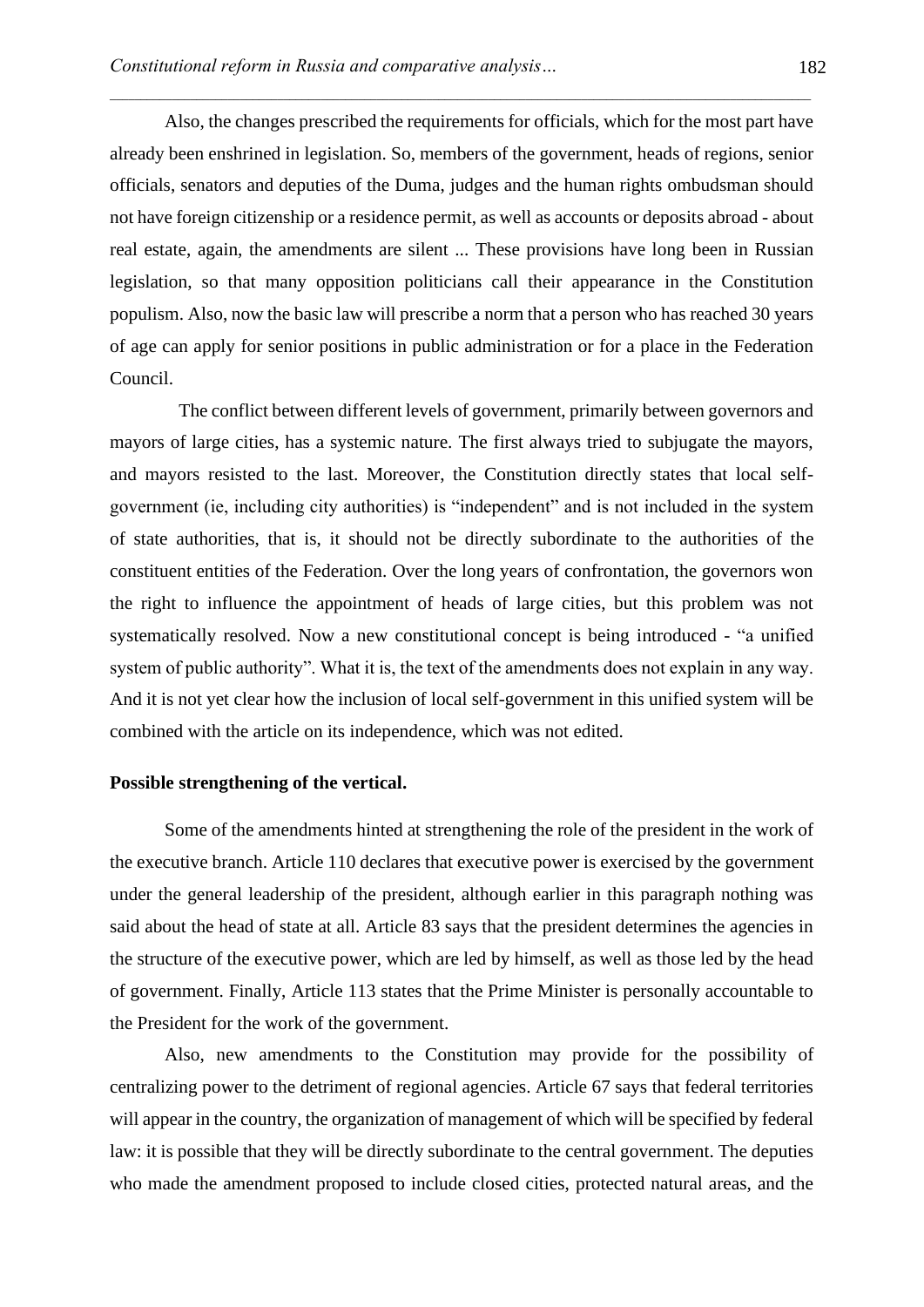whole region - the Arctic. Already in article 71 it is said that the organization of public power - that is, in fact, all power in the country - is under the jurisdiction of the Russian Federation, and in article 80 that the president ensures the functioning and interaction of all bodies of the public power system. From all this, we can conclude that the federal center will have the constitutional right to influence regional authorities<sup>359</sup>.

\_\_\_\_\_\_\_\_\_\_\_\_\_\_\_\_\_\_\_\_\_\_\_\_\_\_\_\_\_\_\_\_\_\_\_\_\_\_\_\_\_\_\_\_\_\_\_\_\_\_\_\_\_\_\_\_\_\_\_\_\_\_\_\_\_\_\_\_\_\_\_\_\_\_\_\_\_\_\_\_\_\_\_\_\_\_\_\_\_\_\_\_\_\_\_\_\_\_\_\_\_\_\_\_\_\_\_\_\_\_\_\_\_

## **Ideology and populism.**

The fundamental law of any state must have an impeccable legal technique. Translated into ordinary language, this means that its provisions should be free of ambiguity and should be applied in practice.

Some of the most discussed were the amendments that do not bring any significant changes to the country's legal system. They look more like decorative, designed to gain popularity among different groups of the population.

The most significant of them, apparently, is indicated in article 67, which speaks of the inadmissibility of actions to alienate Russian territories. Now disputes over the ownership of the Kuril Islands and Crimea cannot be settled simply by transferring these territories or parts of them to Japan and Ukraine. Another important norm, many Russians consider the one that says that decisions of international agencies and international treaties that contradict the Constitution should not be implemented. However, this state of affairs already existed thanks to the laws in force on the Constitutional Court.

The list of "ideological" amendments can include statements about Russia as the legal successor of the USSR and Russian as the language of the state-forming people, mentioning in the basic law of faith in God, honoring the memory of the defenders of the Fatherland and preserving traditional family values.

Therefore, the introduction into it of provisions such as "The Russian Federation, united by a thousand-year history, preserving the memory of ancestors who passed on to us ideals and faith in God" or "Russian as the language of the state-forming people" only overloads the Constitution with unnecessary and not amenable to a clear legal definition of information that makes it difficult to understand and interpret.

<sup>&</sup>lt;sup>359</sup> Articles. 67, 71, 80 of the Law of the Russian Federation on the amendment to the Constitution of the Russian Federation of March 14, 2020 N 1-FKZ "On improving the regulation of certain issues of the organization and functioning of public authorities": approved by the State Duma on March 11, 2020. Approved by the Federation Council on March 11, 2020.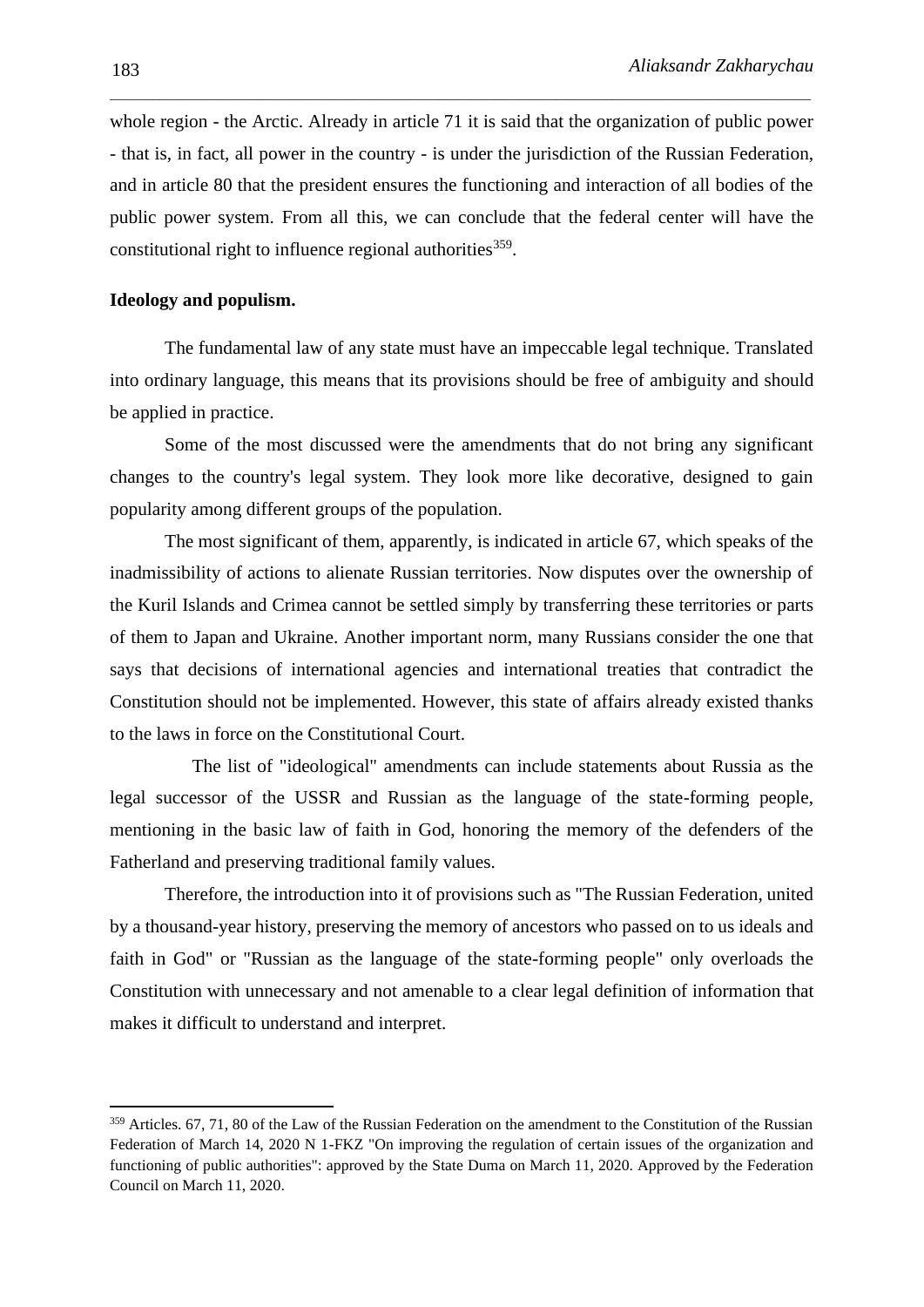Patriarch Kirill of Moscow and All Russia was the first to propose to include a mention of God in the Constitution. "If the hymn can contain" God-guarded native land ", why can't our Constitution say about it?" - said the patriarch. He noted that the "majority" in Russia believe in God - whether they are Christians, Muslims or followers of other confessions<sup>360</sup>.

\_\_\_\_\_\_\_\_\_\_\_\_\_\_\_\_\_\_\_\_\_\_\_\_\_\_\_\_\_\_\_\_\_\_\_\_\_\_\_\_\_\_\_\_\_\_\_\_\_\_\_\_\_\_\_\_\_\_\_\_\_\_\_\_\_\_\_\_\_\_\_\_\_\_\_\_\_\_\_\_\_\_\_\_\_\_\_\_\_\_\_\_\_\_\_\_\_\_\_\_\_\_\_\_\_\_\_\_\_\_\_\_\_

A populist amendment can be considered, in which the minimum wage is guaranteed not lower than the subsistence level - such a norm was already legislatively enshrined last year. It also talks about the mandatory indexation of social benefits and pensions - in the latter case, at least once a year<sup>361</sup>.

Opponents of same-sex marriages are in favor of the amendment that appeared under the joint jurisdiction of the Russian Federation and its subjects to "protect the institution of marriage as a union of a man and a woman," although in fact it does not explicitly state that only such a union is considered a marriage. Prior to that, the Constitution did not mention marriage at all<sup>362</sup>.

In addition to the "material" claims to the proposed amendments, we also note the "procedural" ones. A plebiscite on such issues should imply equality in the opportunity to express their positions to supporters and opponents of the amendments, ensuring honesty and transparency in the counting of votes, and the presence of independent observers.

There is no trace of all this. The Central Election Commission under the pretext of "informing" is openly campaigning for amendments, rallies of opponents of the amendments are prohibited under the pretext of a difficult epidemiological situation (which, at the same time, allows parades to be held), voting is extended for a week, access for free observers to polling stations is closed, which increases the likelihood of falsification and fraud ... In addition, state employees are driven to polling stations on a "voluntary-compulsory basis".

<sup>360</sup> Access mode: https://www.rbc.ru/politics/01/02/2020/5e358efc9a79474fd8a2585b-ljcneg 03/01/2020. Access date: 05/03/2021.

<sup>&</sup>lt;sup>361</sup> Article 5. The Russian Federation respects the work of citizens and ensures the protection of their rights. The state guarantees a minimum wage not less than the subsistence minimum of the working-age population as a whole in the Russian Federation. Law of the Russian Federation on the amendment to the Constitution of the Russian Federation of March 14, 2020 No. 1-FKZ "On improving the regulation of certain issues of the organization and functioning of public authorities": approved by the State Duma on March 11, 2020. Approved by the Federation Council on March 11, 2020.

<sup>362</sup> Conclusion of the Constitutional Court of the Russian Federation dated March 16, 2020 No. 1-З "On compliance with the provisions of Chapters 1, 2 and 9 of the Constitution of the Russian Federation of the provisions of the Law of the Russian Federation on the amendment to the Constitution of the Russian Federation" On improving regulation of certain issues of the organization and functioning of public authorities ", As well as on the compliance with the Constitution of the Russian Federation of the procedure for the entry into force of Article 1 of this Law in connection with the request of the President of the Russian Federation."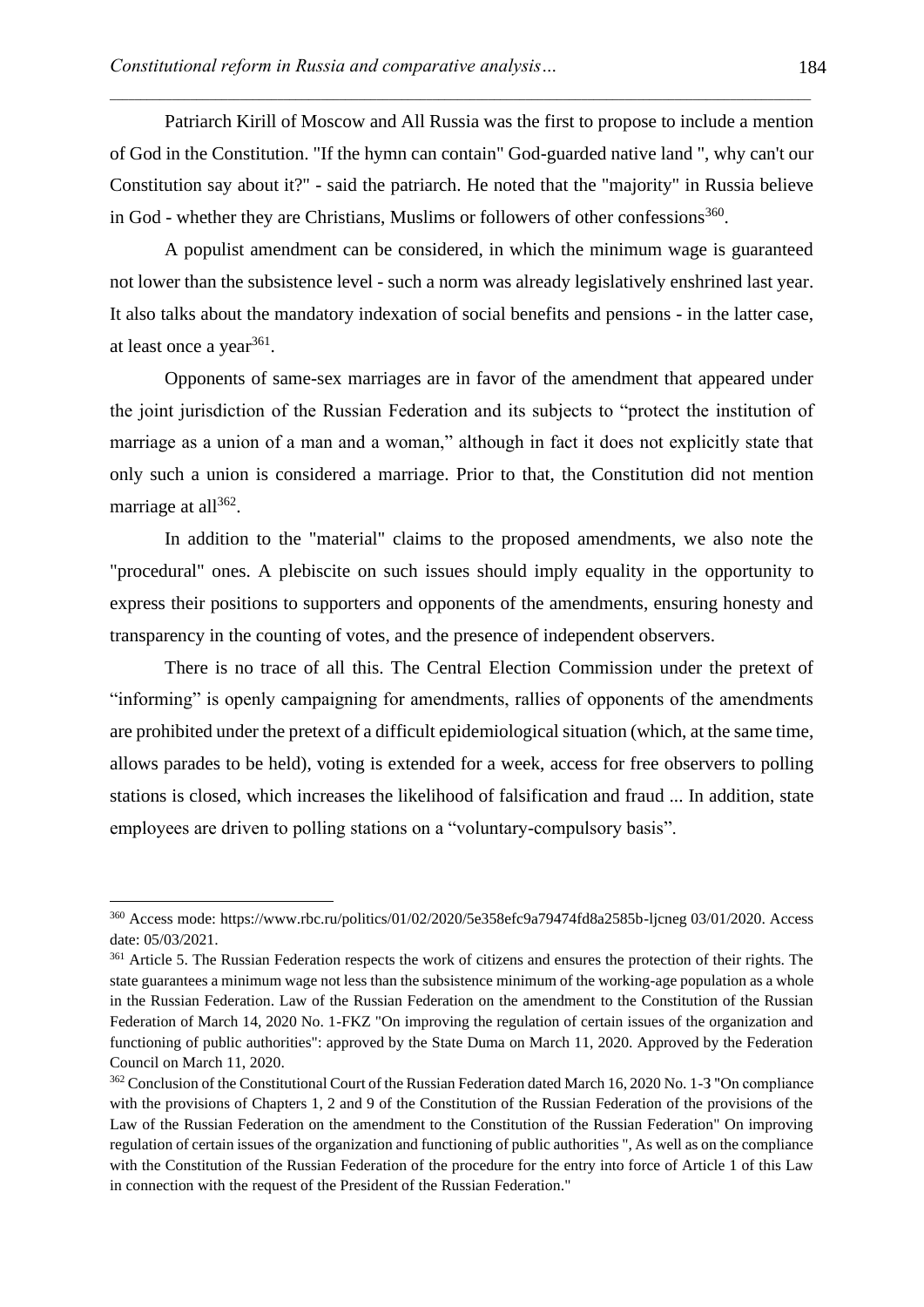## \_\_\_\_\_\_\_\_\_\_\_\_\_\_\_\_\_\_\_\_\_\_\_\_\_\_\_\_\_\_\_\_\_\_\_\_\_\_\_\_\_\_\_\_\_\_\_\_\_\_\_\_\_\_\_\_\_\_\_\_\_\_\_\_\_\_\_\_\_\_\_\_\_\_\_\_\_\_\_\_\_\_\_\_\_\_\_\_\_\_\_\_\_\_\_\_\_\_\_\_\_\_\_\_\_\_\_\_\_\_\_\_\_ **Comparison of the situation with Belarus**

Talks about a possible amendment to the Constitution of Belarus began back in 2018. True, then Alexander Lukashenko resolutely rejected this idea. However, a year later, in March 2019, the Head of State returned to this issue during the Big Conversation. He said that he instructed the Constitutional Court to develop a draft of a new constitution, providing for the redistribution of powers between the branches of government and even a possible transition to parliamentary elections based on party lists<sup>363</sup>.

Changes to the constitution are not new in the modern history of Belarus: amendments to the Basic Law were introduced in 1996 and 2004<sup>364</sup>. But then there were obvious political prerequisites for this. In 1996, the adoption of the amendments was the result of a prolonged conflict between the president and parliament, and the changes in 2004 were necessary in order to enable Lukashenka to be re-elected to the post of head of state an unlimited number of times.

As you can see, thanks to the amendments in Russia, the president will have more powers in appointing and dismissing the prime minister and ministers, as well as dissolving the Duma, but at least nominal restrictions will remain. One can judge the degree of similarity in some aspects of the constitutional norms of Belarus and Russia - with amendments.

| In Belarus                                                        | In Russia                                      |
|-------------------------------------------------------------------|------------------------------------------------|
| President's term - 5 years                                        | President's term - 6 years                     |
| The number of terms is not limited                                | Maximum two terms after the approval of        |
|                                                                   | amendments                                     |
| The president appoints the prime minister, The president appoints | the head of                                    |
| which must be agreed by the lower house of                        | government, who must be approved by the        |
| parliament                                                        | lower house of parliament                      |
| himself determines<br>President<br>The<br>the                     | The President, after consultation with the     |
| composition of the government                                     | upper house of parliament, appoints five       |
|                                                                   | ministers: defense, internal affairs, justice, |

**Table 5. Belarus – Russia. Comparison of the situation** 

<sup>363</sup> Демичев, Д. М. Конституционное законодательство Республики Беларусь: состояние, проблемы и направления совершенствования / Д. М. Демичев // Государственно-правовое регулирование интеграционных процессов на постсоветском пространстве : материалы Междунар. науч.-практ. конф., Витебск, 20–21 апр. 2020 г. / М-во образования Респ. Беларусь, Витеб. гос. ун-т им. П. М. Машерова ; редкол.: А. А. Бочков (отв. ред.) [и др.]. Витебск, 2020. С. 19.

<sup>&</sup>lt;sup>364</sup> 1994 Constitution of the Republic of Belarus (with amendments and additions adopted at republican referendums on November 24, 1996 and October 17, 2004).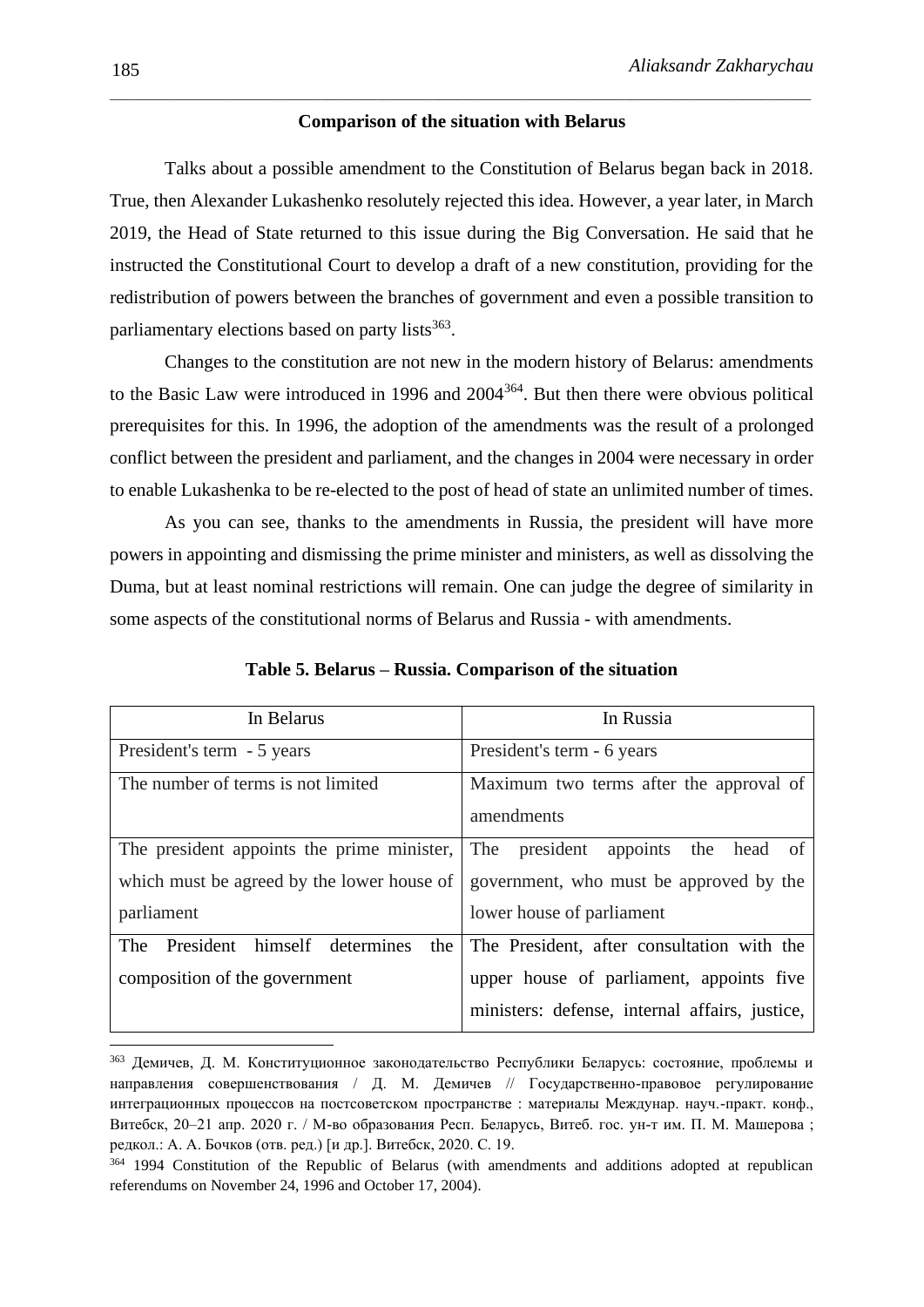|                                                  | foreign affairs, and emergencies. The rest of   |
|--------------------------------------------------|-------------------------------------------------|
|                                                  | members of the<br>government<br>the<br>are      |
|                                                  | appointed by the president after approval by    |
|                                                  | the lower house of parliament on the proposal   |
|                                                  | of the head of government                       |
| The President may dismiss any member of          | The President may dismiss any member of         |
| the government                                   | the government                                  |
| If the lower house has twice rejected the        | If the lower house rejects the candidacy of the |
| candidacy of the prime minister, the             | head of government three times, the president   |
| president has the right to dissolve it and call  | has the right to dissolve it and appoint new    |
| new elections and acting. Prime Minister         | elections and the head of government            |
|                                                  |                                                 |
| The President can dissolve the lower house       | The president can dissolve the lower house      |
| and call new elections if it expresses a vote of | and call new elections: if she has not          |
| no confidence in the government                  | approved more than a third of the candidates    |
|                                                  | in the government three times; if she twice     |
|                                                  | expresses a vote of no confidence in the        |
|                                                  | government on her own initiative; if it         |
|                                                  | expresses a vote of no confidence in the        |
|                                                  | government in response to a request from its    |
|                                                  | head                                            |
| The President appoints the Attorney General      | The President appoints the Attorney General     |
| with the consent of the Upper House of           | and his deputies in consultation with the       |
| Parliament                                       | <b>Upper House of Parliament</b>                |
| A presidential veto on a law can be overcome     | A presidential veto on a law can be overcome    |
| by 2/3 of the number of members of both          | by 2/3 of the number of members of both         |
| houses of parliament                             | houses of parliament.                           |
|                                                  | BUT: the president can send a bill to the       |
|                                                  | Constitutional Court for verification; if       |
|                                                  | violations are found there, the law does not    |
|                                                  | enter into force                                |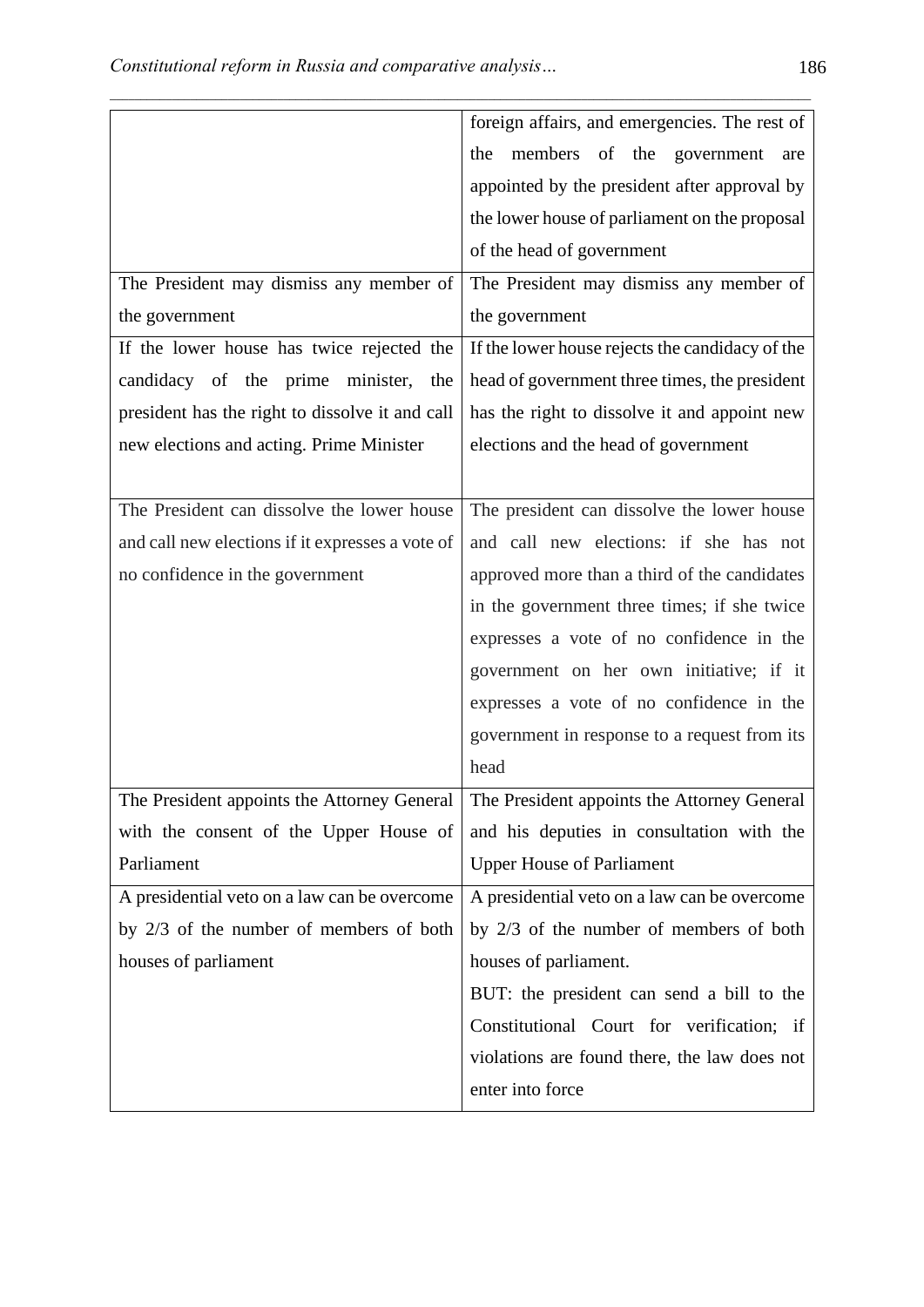| The President appoints 6 of the 12 justices of | The President<br>all<br>nominates          |
|------------------------------------------------|--------------------------------------------|
| the Constitutional Court                       | Constitutional Court judges to the upper   |
|                                                | house for approval                         |
| The President can remove from office the       | The President can ask the upper house to   |
| judges of the Constitutional Court             | remove the judges of the Constitutional    |
|                                                | Court from office for misconduct           |
| The President appoints no more than 8          | The President appoints no more than 30     |
| senators out of 64 to the upper house          | senators out of 200 to the upper house, of |
|                                                | which 7 can be appointed for life          |

Source: compiled on the basis of the Constitution of the Russian and Constitution of the Republic of Belarus (with amendments and additions adopted at republican referendums on November 24, 1996 and October 17, 2004)

Meanwhile, there are not so many specialists in constitutional law in Belarus, whose level is sufficient for preparing amendments to the constitution, especially for writing a new one. A retired judge of the Constitutional Court, professor of the Belarusian State University Mikhail Chudakov, who took part in the development of the draft Constitution of Belarus, adopted in March 1994, argued that this time no one turned to him for an examination<sup>365</sup>.

The protest December and the beginning of the year showed that Russia has a lot of its own problems (in particular, urgently to start making amendments to the Constitution), behind which the integration agenda is erased, at best, to one of the working issues on Putin's table.

At first glance, Vladimir Putin simply followed the path of Alexander Lukashenko and many other authoritarian rulers of the world. On the second - most likely, it is also exactly that. There is a limitation for practically eternal reign - to remove the limitation. This is exactly what Lukashenka did in Belarus back in 2004.

Apparently, Putin is doing the same. Valentina Tereshkova's proposal to zero the presidential terms of the current owner of the Kremlin, the amicable support of this initiative by the majority of the Duma, Putin's imminent arrival in the Duma at the invitation of the speaker, and even a written text or theses that the Russian president looked into during his speech in the Duma, commenting on the "unexpected" idea of the former cosmonaut - all this indicates that Tereshkova's idea was not her personal initiative, but a planned and coordinated operation. There were hundreds of various proposals on how to amend the Russian Constitution,

<sup>365</sup> Божанов, В. А. Конституция Республики Беларусь: политологический анализ : учеб.-метод. пособие / В. А. Божанов ; Белорус. гос. ун-т, Респ. ин-т высш. шк. – Минск : РИВШ БГУ, 2018. 66 с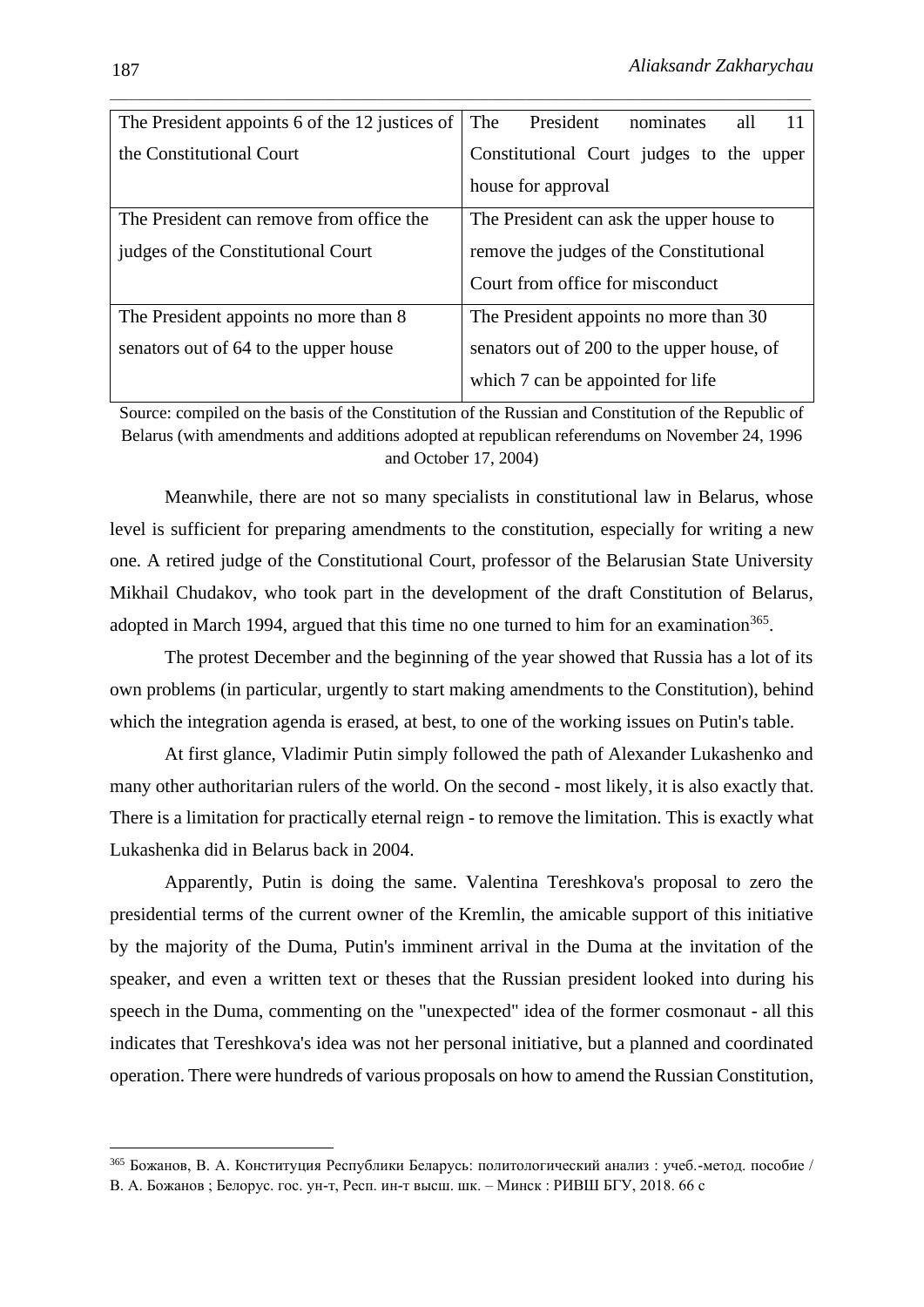but only on the occasion of "zeroing out" Putin was invited to the Duma, he quickly arrived and said yes rather than no.

\_\_\_\_\_\_\_\_\_\_\_\_\_\_\_\_\_\_\_\_\_\_\_\_\_\_\_\_\_\_\_\_\_\_\_\_\_\_\_\_\_\_\_\_\_\_\_\_\_\_\_\_\_\_\_\_\_\_\_\_\_\_\_\_\_\_\_\_\_\_\_\_\_\_\_\_\_\_\_\_\_\_\_\_\_\_\_\_\_\_\_\_\_\_\_\_\_\_\_\_\_\_\_\_\_\_\_\_\_\_\_\_\_

The current imitation of the constitutional reform in no way solves these issues, especially taking into account that the process is entirely under the control of the President of the Republic of Belarus. Belarusian state bodies create the appearance of a public discussion, just as they did when the last Soviet constitution was adopted in 1977 year<sup>366</sup>. Hundreds of thousands of amendments and proposals from Soviet workers' collectives and organizations resulted in purely formal changes that did not significantly change either the political system of the USSR or the life of ordinary citizens.

Soviet parallels are not limited to props surrounding the adoption of a constitution. The intention of Alexander Lukashenko to revive other elements of the Soviet political system under slightly different names is becoming more and more obvious<sup>367</sup>.

We are talking about the potential transformation of the All-Belarusian People's Assembly (VNS) into an analogue of the Congress of the Communist Party of the Soviet Union (CPSU) by prescribing VNS in the Constitution as a body that would determine the main directions of domestic and foreign policy. Judging by the way the pro-government commentators began to promote this idea, such a scenario is not just a fiction, but one of the most likely scenarios of government agencies.

In this situation, the Presidium of the VNS (an analogue of the Politburo of the CPSU Central Committee) would become a formal governing state body in the period between congresses, and only Lukashenko would head it. In the event of strong Kremlin pressure or even more powerful protests, Lukashenko would try to formally transfer the presidential office with reduced powers to a loyal person in his team, securing the real reins of government through a "new" influential constitutional status.

The President of Belarus would remain the supreme leader of Belarus, even formally losing his presidency. As follows from the recent speech of Lukashenka, it is the VNS that is going to strengthen, and not the parliament and the government<sup>368</sup>.

Joining the formal process of constitutional amendments controlled by Lukashenka means his legitimization and disregard for the protest movement. Those political forces that

<sup>366</sup> Канстытуцыя Рэспублікі Беларусь = Конституция Республики Беларусь : пытанні і адказы / пер. з рус. мовы В. І. Пастуховай. Мінск : Беларусь. С. 38.

<sup>367</sup> Aydin Atilgan, Meaning of Contemporary Constitution in Aydin Atilgan, Global Constitutionalism: A Socio-Legal Perspective 121 (Berlin: Springer, 2017).

<sup>368</sup> Transcript of the All-Belarusian People's Assembly of 02/11/2021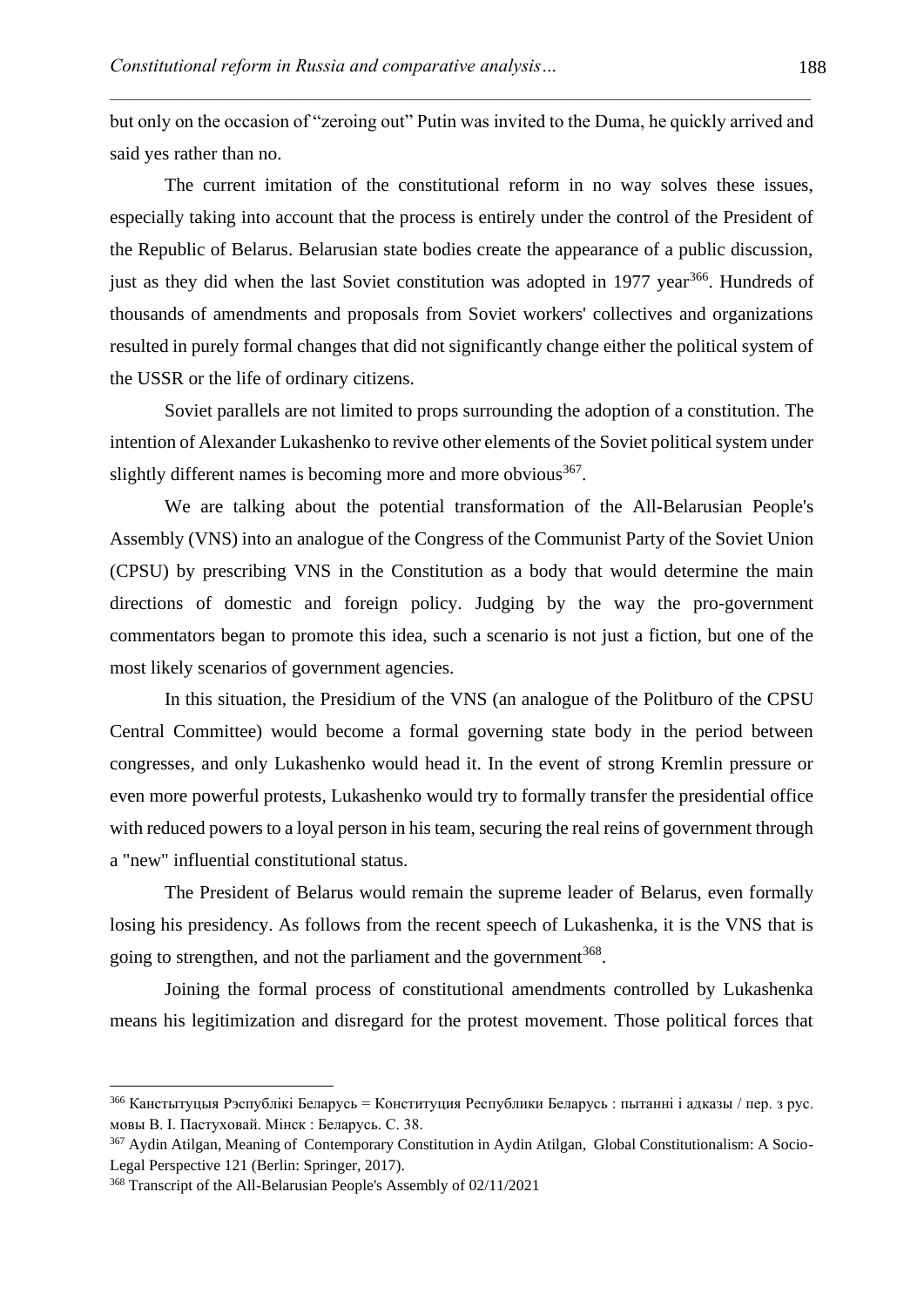will engage in imitation of constitutional changes will become political corpses in the new democratic Belarus.

\_\_\_\_\_\_\_\_\_\_\_\_\_\_\_\_\_\_\_\_\_\_\_\_\_\_\_\_\_\_\_\_\_\_\_\_\_\_\_\_\_\_\_\_\_\_\_\_\_\_\_\_\_\_\_\_\_\_\_\_\_\_\_\_\_\_\_\_\_\_\_\_\_\_\_\_\_\_\_\_\_\_\_\_\_\_\_\_\_\_\_\_\_\_\_\_\_\_\_\_\_\_\_\_\_\_\_\_\_\_\_\_\_

The opposition also shows a desire, like the Belarusian authorities, to reform the constitution. On both sides, it all comes down to the essence of the amendments to the Constitution. Moreover, this is the only thing that at the moment unites the authorities and the opposition. But the essence of the approaches is very different and directly conflicts between the two subjects. Lukashenka has not fully announced his vision and it is pointless to make specific assumptions, there may be a lot of options for the distribution of presidential powers, there is no single world standard in this.

In the case of the united opposition, if it nevertheless chooses to return to the old configuration of the early 90s, the general meaning of the amendments will also boil down to weakening the role of the president and transferring most of his powers to other representative elected agencies.

The president and the opposition agree on both fundamental things: the head of state should have less powers, while other state institutions should have more. But which ones - this is already a big question. Because if the reform is implemented, for example, according to the scenario (still secret) of Lukashenko, then additional powers may be transferred, for example, not to the parliament or the government, but to the so-called "governors" - today's chairmen of regional executive committees who are now appointed by the president, but who can be successfully elected directly by citizens, which means they have a completely different political weight. And this is just one of the possible combinations.

In this case, the referendum (if it will take place at all, which also remains in question) can make more insignificant, formally democratic amendments. And then an extraordinary congress of the All-Belarusian People's Assembly or its Presidium will approve unlawful amendments such as granting Lukashenka the status of the leader of the nation according to the Kazakh-Tajik model.

It is also possible that Lukashenka is considering the option of replacing direct presidential elections with parliamentary elections, and introducing a mixed electoral system in elections to the lower house of parliament. In addition, the term of the presidency can be increased, and the age limit - reduced.

On December 12, 2020, Russian Ambassador Dmitry Mezentsev said at a meeting with members of the government of the Republic of Belarus: "This initiative of the President of the Republic of Belarus Alexander Lukashenko is designed to involve representatives of all strata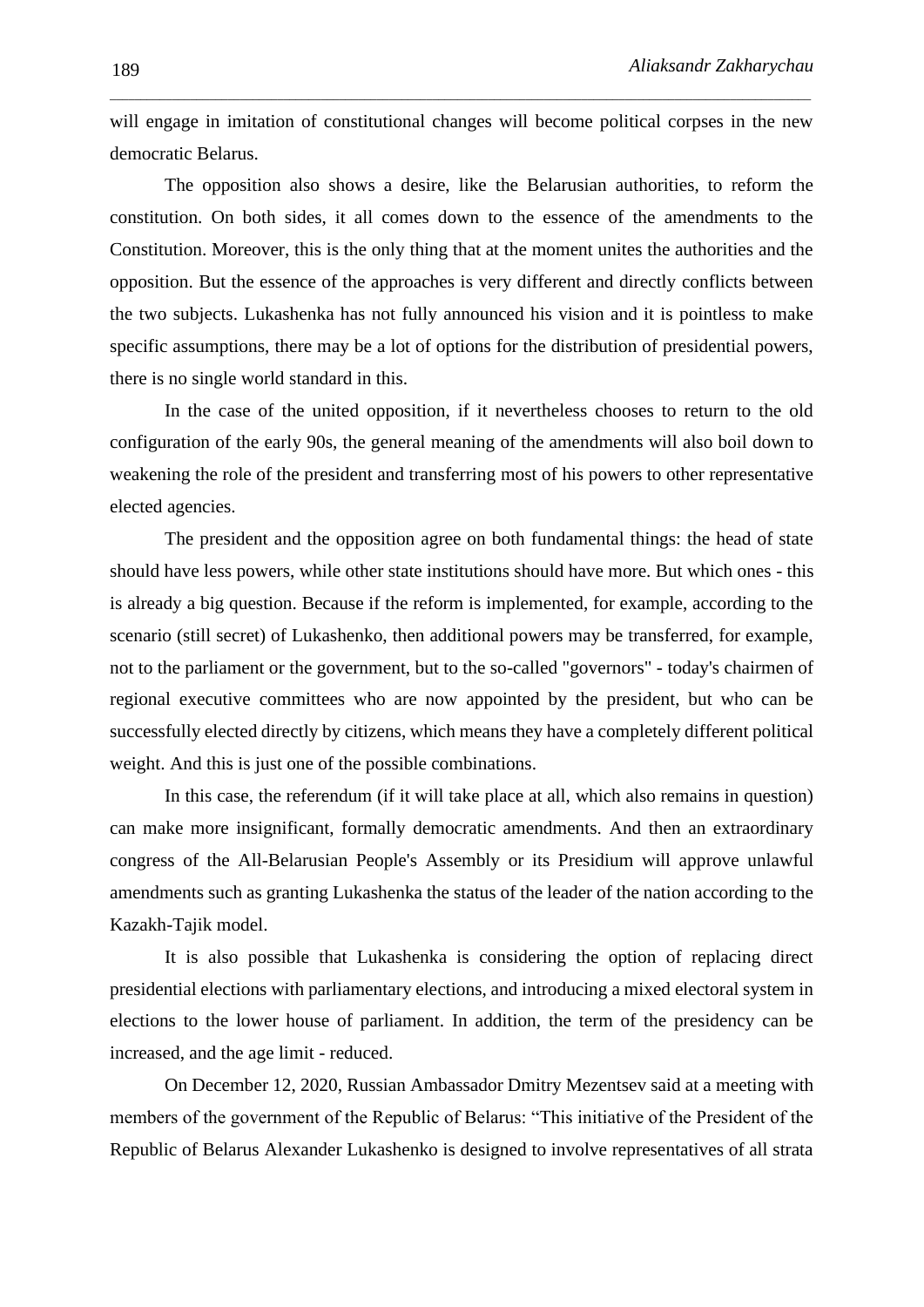of Belarusian society in the national dialogue, ensuring the improvement of the political system for the benefit of further democratizing the life of the state, strengthening its sovereignty"<sup>369</sup>.

\_\_\_\_\_\_\_\_\_\_\_\_\_\_\_\_\_\_\_\_\_\_\_\_\_\_\_\_\_\_\_\_\_\_\_\_\_\_\_\_\_\_\_\_\_\_\_\_\_\_\_\_\_\_\_\_\_\_\_\_\_\_\_\_\_\_\_\_\_\_\_\_\_\_\_\_\_\_\_\_\_\_\_\_\_\_\_\_\_\_\_\_\_\_\_\_\_\_\_\_\_\_\_\_\_\_\_\_\_\_\_\_\_

The positive assessments of the constitutional process in Belarus by the Russian ambassador and Russian officials are a side effect of a game of a different nature. The Kremlin, like Lukashenko (here they are situational allies) share the opinion that talking about props with a nationwide dialogue and amendments to the Constitution can divert public attention to the side and bring down the political mobilization of the population. Massive acts of civil disobedience and unprecedented street protests make it difficult to "calmly" advance the new integration pact.

Statements about the importance of dialogue and amendments to the constitution are also a kind of Moscow's attempt to keep a good face while playing badly with the Belarusian people. On the one hand, the Kremlin provides Lukashenka with political, informational and economic (albeit very metered) support. On the other hand, he is trying not to completely and completely lose the pro-Russian feelings among the Belarusians.

In addition, the Kremlin consistently paints a dilemma for Lukashenka "deeper integration with you or without you". The periodic promotion of messages about a parliament with great powers by the pro-Kremlin media is not at all from a desire to help Belarusians with the establishment of the rule of law in the country and a more democratic political system. It is rather a consequence of Lukashenka's delay in deep integration. In addition, an alternative plan with strengthening the parliament and pumping up pro-Russian parties for Moscow is important if Lukashenka does not keep the situation in the country.

Lukashenko said the constitutional changes would not serve the purpose of preserving his power after leaving the presidency.

By August 1, 2021, the Constitutional Commission must submit to the President of Belarus the developed proposals to amend the Basic Law of the country for their subsequent submission to the republican referendum<sup>370</sup>.

#### **Conclusion**

In the event of a sharp increase in Russia's influence in the coming months, the references to the Union State and other integration associations promoted by Moscow, fixed in

<sup>369</sup> Access mode: https://www.belrynok.by/2021/03/17/reforma-belorusskoj-konstitutsii-vyzovet-novyjpoliticheskij-krizis/. Access date: 05/03/2021.

<sup>370</sup> On the Constitutional Commission Decree No. 105 of March 15, 2021. Access mode: https://president.gov.by/ru/documents/ukaz-no-105-ot-16-marta-2021-g. Access date: 05/03/2021.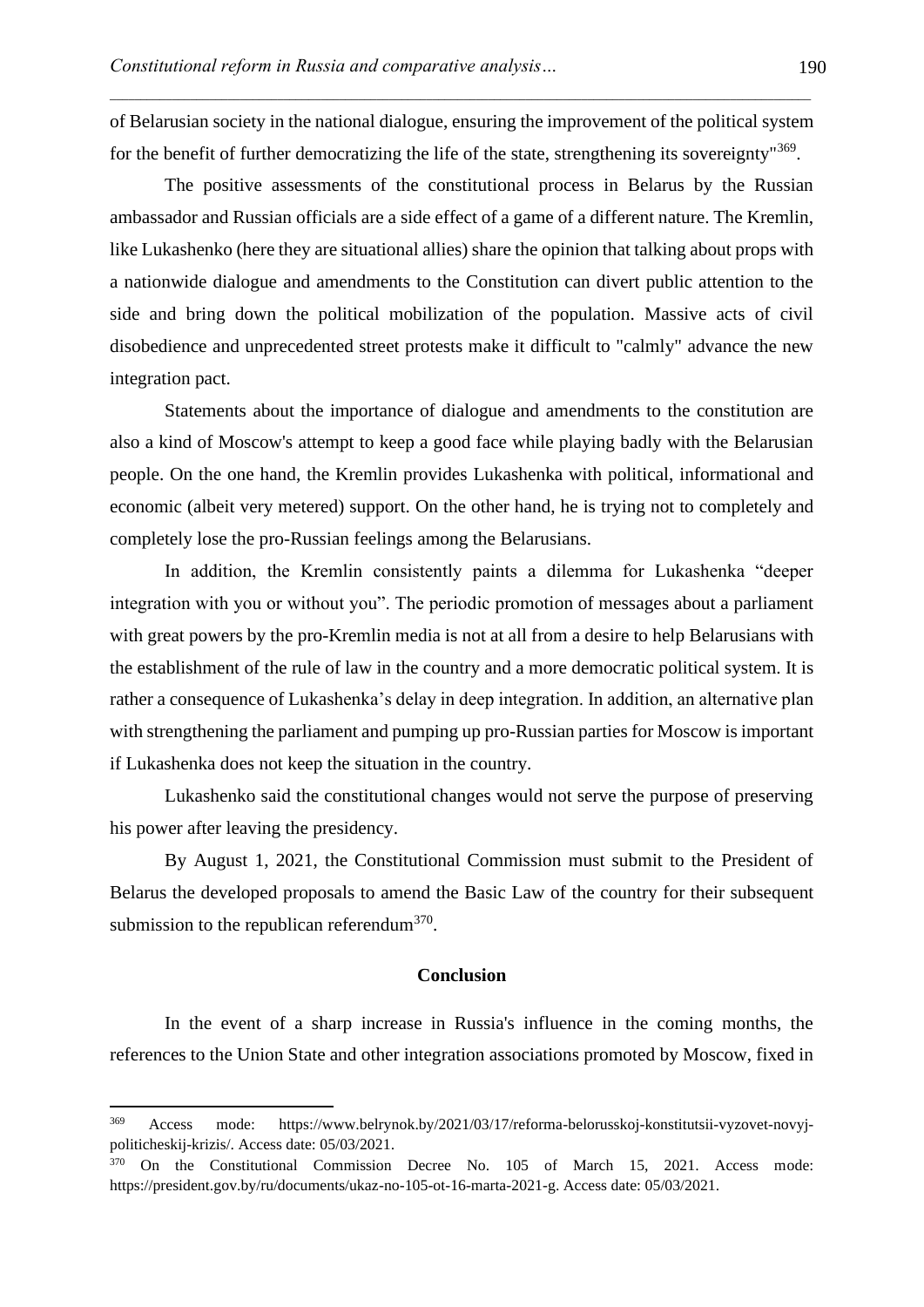the Constitution, as well as the exclusion of the wording about the pursuit of neutral status something that pro-Russian forces are actively lobbying, could be dangerous. In addition, the situation of combining the referendum on the Constitution with the referendum on the Constitutional Act of the Union State would be dangerous if the Kremlin succeeds in pushing through it due to the extreme economic and political dependence of Lukashenka.

\_\_\_\_\_\_\_\_\_\_\_\_\_\_\_\_\_\_\_\_\_\_\_\_\_\_\_\_\_\_\_\_\_\_\_\_\_\_\_\_\_\_\_\_\_\_\_\_\_\_\_\_\_\_\_\_\_\_\_\_\_\_\_\_\_\_\_\_\_\_\_\_\_\_\_\_\_\_\_\_\_\_\_\_\_\_\_\_\_\_\_\_\_\_\_\_\_\_\_\_\_\_\_\_\_\_\_\_\_\_\_\_\_

Taking into account the tragic lessons of modern times in Belarus, a number of provisions should be clearly fixed in the Constitution that would neutralize the existing system of election fraud, reformat the competences of the three branches of government, introduce mandatory elections for local authorities and prohibit the state's monopoly in the audiovisual sphere.

It is important to ensure the maximum independence and professionalism of the judiciary, while usually the discussion focuses on the executive and legislative branches. A separate block or blocks of the Constitution concerning the foundations of the constitutional order and the most important democratic provisions must be proclaimed not subject to change.

Such changes and a real discussion of society and professionals about significant democratic reforms and their format during Lukashenko's direction are not possible.

Marginal political forces such as the Liberal Democratic Party, the Republican Party of Labor and Justice, and a number of pro-Kremlin organizations are included in this process to one degree or another, but the participation of more popular political forces is unlikely. Lukashenko expects to cause a split in the leading democratic opposition forces on this issue, including through the involvement of Babariko's team in opposition to Tikhanovskaya.

Ultimately, if the pseudo-constitutional process succeeds, then three main types of changes can be expected in the new Constitution:

First, as already mentioned, giving the All-Belarusian People's Assembly a constitutional status with the Presidium and possibly also formal representations in the regions, and securing constitutional status and important powers for the All-Belarusian People's Assembly.

Secondly, formally democratic, but insignificant, amendments to increase the competence of the legislative branch and regional authorities, possibly the introduction of a jury. As follows from the proposals formulated by the commission of the Novopolotsk City Council of Deputies, the appearance of holding free elections of local authorities in a very distorted version can be created. Namely, instead of appointing heads of local executive committees, it is proposed that residents elect a head from the candidates proposed by the chairman of the regional executive committee.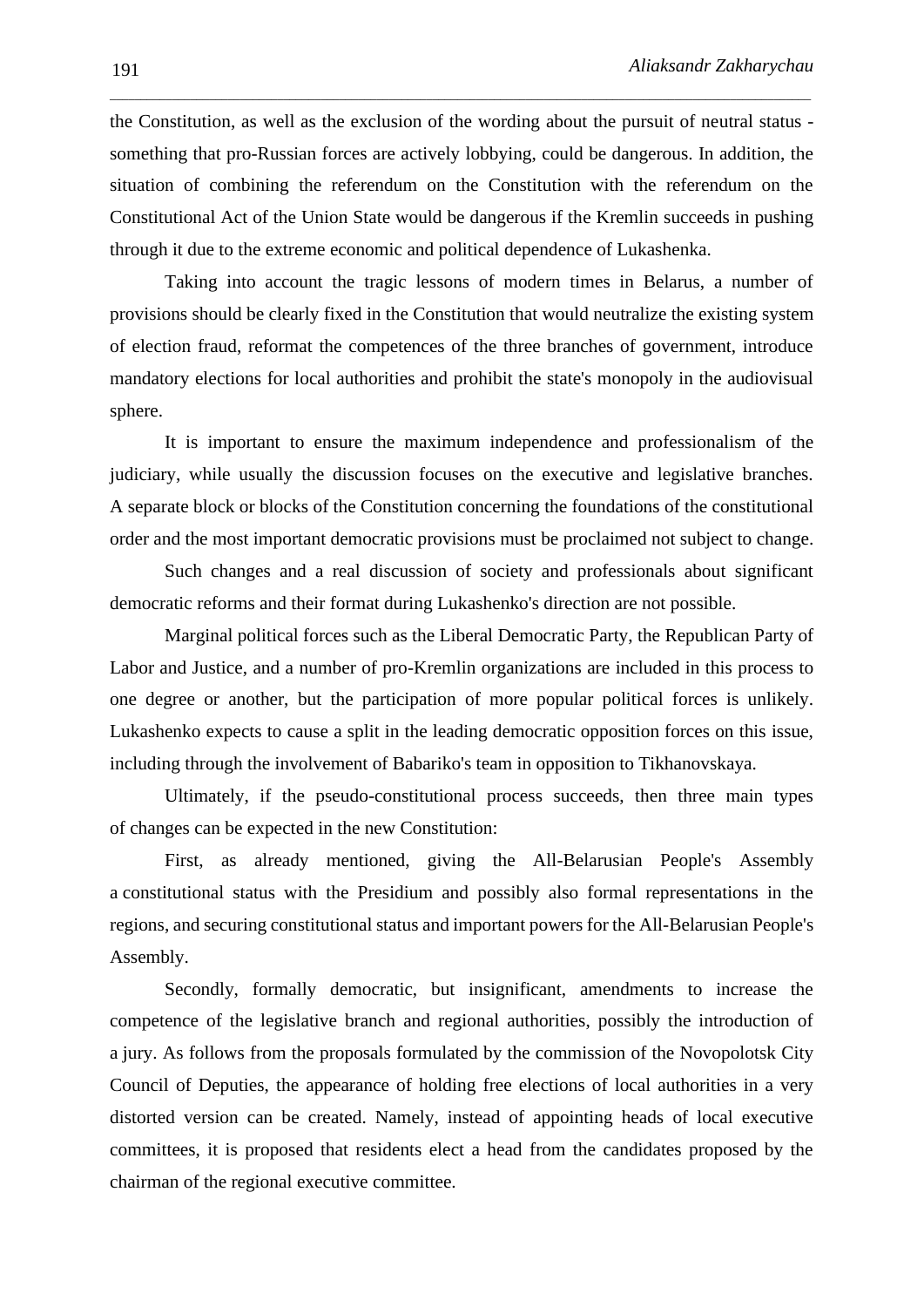Thirdly, other insignificant changes that will not affect the political system or the lives of residents in any way (such as the abolition of village councils).

\_\_\_\_\_\_\_\_\_\_\_\_\_\_\_\_\_\_\_\_\_\_\_\_\_\_\_\_\_\_\_\_\_\_\_\_\_\_\_\_\_\_\_\_\_\_\_\_\_\_\_\_\_\_\_\_\_\_\_\_\_\_\_\_\_\_\_\_\_\_\_\_\_\_\_\_\_\_\_\_\_\_\_\_\_\_\_\_\_\_\_\_\_\_\_\_\_\_\_\_\_\_\_\_\_\_\_\_\_\_\_\_\_

The implementation of a two-stage special operation through the introduction of the All-Belarusian People's Assembly as a Trojan horse into Article 140 of the Constitution is not ruled out. We are talking about a possible addition to it with the wording that the main sections of the Constitution can be changed not only through a national referendum, but also through the All-Belarusian Assembly.

#### **Streszczenie:**

Artykuł analizuje reformę konstytucyjną w 2020 roku oraz zmiany w Konstytucji Federacji Rosyjskiej. Pytanie brzmi, na ile te zmiany pozwolą Władimirowi Putinowi na "wyzerowanie" kadencii prezydenckiej i kandydowanie na kolejne dwie sześcioletnie kadencje. Artykuł został podzielony na dwie części oraz podsumowanie. W pierwszej części artykułu autor dokonuje analizy porównawczej zmian dokonanych w Konstytucji Federacji Rosyjskiej, starając się wyjaśnić istotę tych poprawek w kontekście Sądu Konstytucyjnego Federacji Rosyjskiej i prawa do ich stosowania. W drugiej części artykułu autor dokonuje analizy porównawczej Konstytucji Federacji Rosyjskiej i Konstytucji Republiki Białoruś oraz skutków prawnych ich zmian. Autor podejmuje również próbę znalezienia podobieństw w niektórych aspektach norm konstytucyjnych Białorusi i Rosji (poprawki). W podsumowaniu autor analizuje możliwe konsekwencje polityczne, jakie mogą pojawić się w trakcie reform konstytucyjnych dla obu krajów.

#### **Słowa kluczowe:**

Rosja, Białoruś, Konstytucja, reforma, rząd Federacji Rosyjskiej, Trybunał Konstytucyjny.

#### **Keywords:**

Russia, Belarus, Constitution, reform, government of the Russian Federation, Constitutional Court.

#### **Bibliografia:**

- 1. Aydin Atilgan, Meaning of Contemporary Constitution in Aydin Atilgan, Global Constitutionalism: A Socio-Legal Perspective p 120 (Berlin: Springer, 2017).
- 2. Бань, Н. Ю. Конституция БССР 1978 года / Н. Ю. Бань // Актуальные проблемы правовых, экономических и гуманитарных наук : материалы науч.-практ. конф. проф.-преподават. состава, аспирантов и студентов, Минск, 21 апр. 2011 г. / БИП – Ин-т правоведения ; редкол.: С. Ф. Сокол, С. А. Самаль, В. К. Бонько. – Минск,  $2011. - C. 33 - 35.$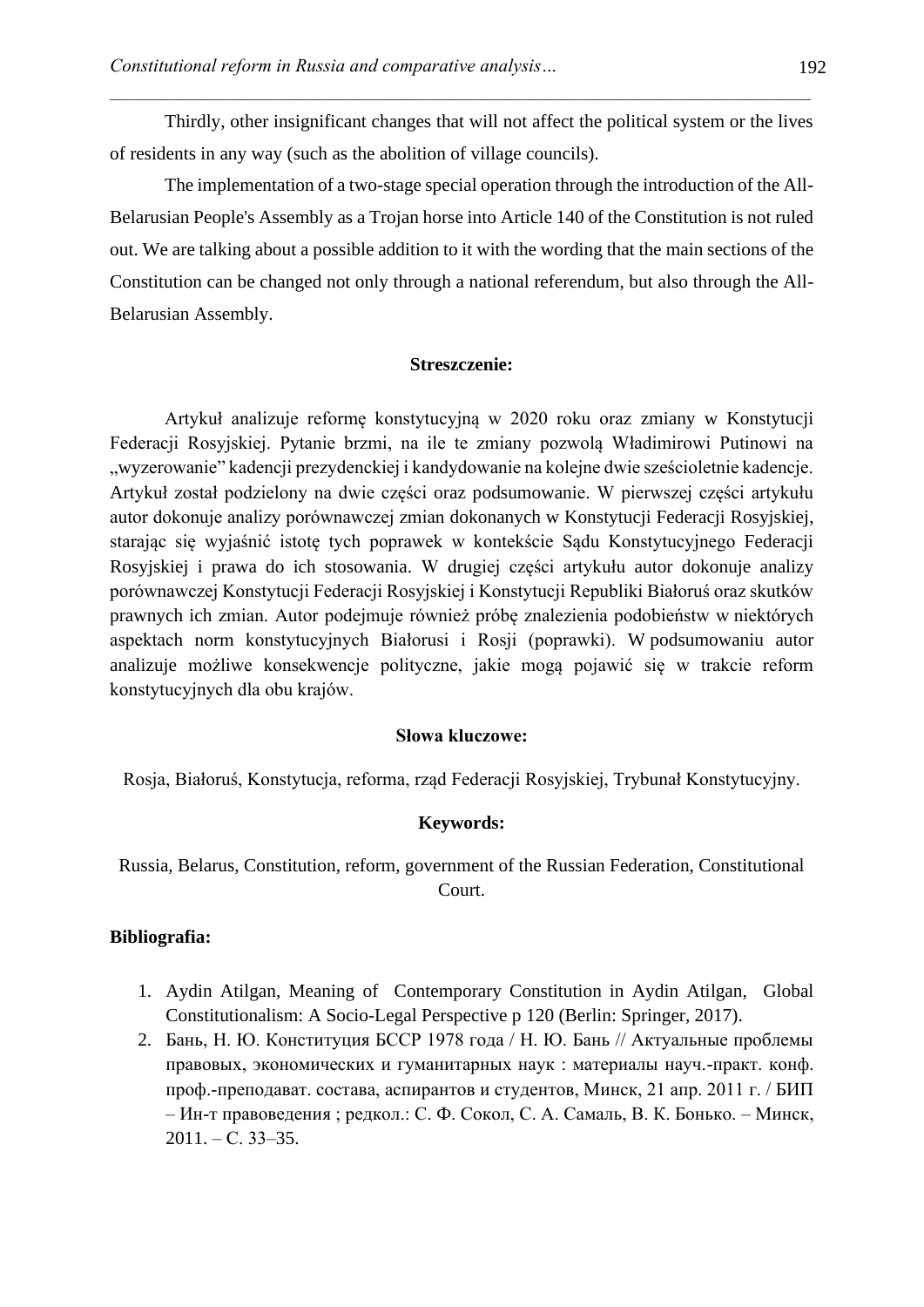3. Божанов, В. А. Конституция Республики Беларусь: политологический анализ : учеб.-метод. пособие / В. А. Божанов ; Белорус. гос. ун-т, Респ. ин-т высш. шк. – Минск : РИВШ БГУ, 2018. – 66 с.

\_\_\_\_\_\_\_\_\_\_\_\_\_\_\_\_\_\_\_\_\_\_\_\_\_\_\_\_\_\_\_\_\_\_\_\_\_\_\_\_\_\_\_\_\_\_\_\_\_\_\_\_\_\_\_\_\_\_\_\_\_\_\_\_\_\_\_\_\_\_\_\_\_\_\_\_\_\_\_\_\_\_\_\_\_\_\_\_\_\_\_\_\_\_\_\_\_\_\_\_\_\_\_\_\_\_\_\_\_\_\_\_\_

- 4. Демичев, Д. М. Конституционное законодательство Республики Беларусь: состояние, проблемы и направления совершенствования / Д. М. Демичев // Государственно-правовое регулирование интеграционных процессов на постсоветском пространстве : материалы Междунар. науч.-практ. конф., Витебск, 20–21 апр. 2020 г. / М-во образования Респ. Беларусь, Витеб. гос. ун-т им. П. М. Машерова ; редкол.: А. А. Бочков (отв. ред.) [и др.]. – Витебск, 2020.
- 5. Канстытуцыя Рэспублікі Беларусь = Конституция Республики Беларусь : пытанні і адказы / пер. з рус. мовы В. І. Пастуховай. – Мінск : Беларусь,
- 6. Режим доступа: https://www.belrynok.by/2021/03/17/reforma-belorusskojkonstitutsii-vyzovet-novyj-politicheskij-krizis/. – Дата доступа: 03.05.2021.

## **Akty normatywne:**

- 1. Конституция Российской Федерации (принята всенародным голосованием 12.12.1993 с изменениями, одобренными в ходе общероссийского голосования 01.07.2020.
- 2. Проект закона № 885214-7 «О поправке к Конституции Российской Федерации «О совершенствовании регулирования отдельных вопросов организации публичной власти».
- 3. Закон Российской Федерации о поправке к Конституции Российской Федерации от 14 марта 2020 г. № 1-ФКЗ «О совершенствовании регулирования отдельных вопросов организации и функционирования публичной власти»: одобрен Государственной Думой 11 марта 2020 года. Одобрен Советом Федерации 11 марта 2020 года.
- 4. Закон Российской Федерации о поправке к Конституции Российской Федерации от 21 июля 2014 г. № 11-ФКЗ «О Совете Федерации Федерального Собрания Российской Федерации»: одобрен Государственной Думой 23 мая 2014 года. Одобрен Советом Федерации 28 мая 2014 года.
- 5. Заключение Конституционного Суда РФ от 16.03.2020 № 1-3 «О соответствии положениям глав 1, 2 и 9 Конституции Российской Федерации не вступивших в силу положений Закона Российской Федерации о поправке к Конституции Российской Федерации «О совершенствовании регулирования отдельных вопросов организации и функционирования публичной власти», а также о соответствии Конституции Российской Федерации порядка вступления в силу статьи 1 данного Закона в связи с запросом Президента Российской Федерации».
- 6. Указ Президента РФ от 21 сентября 1993 г. № 1400 «О поэтапной конституционной реформе в Российской Федерации» (с изменениями и дополнениями от: 1, 11 октября, 24 декабря 1993 г., 10 января 2003 г.).
- 7. Конституция Республики Беларусь 1994 года (с изменениями и дополнениями, принятыми на республиканских референдумах 24 ноября 1996 г. и 17 октября 2004 г.)